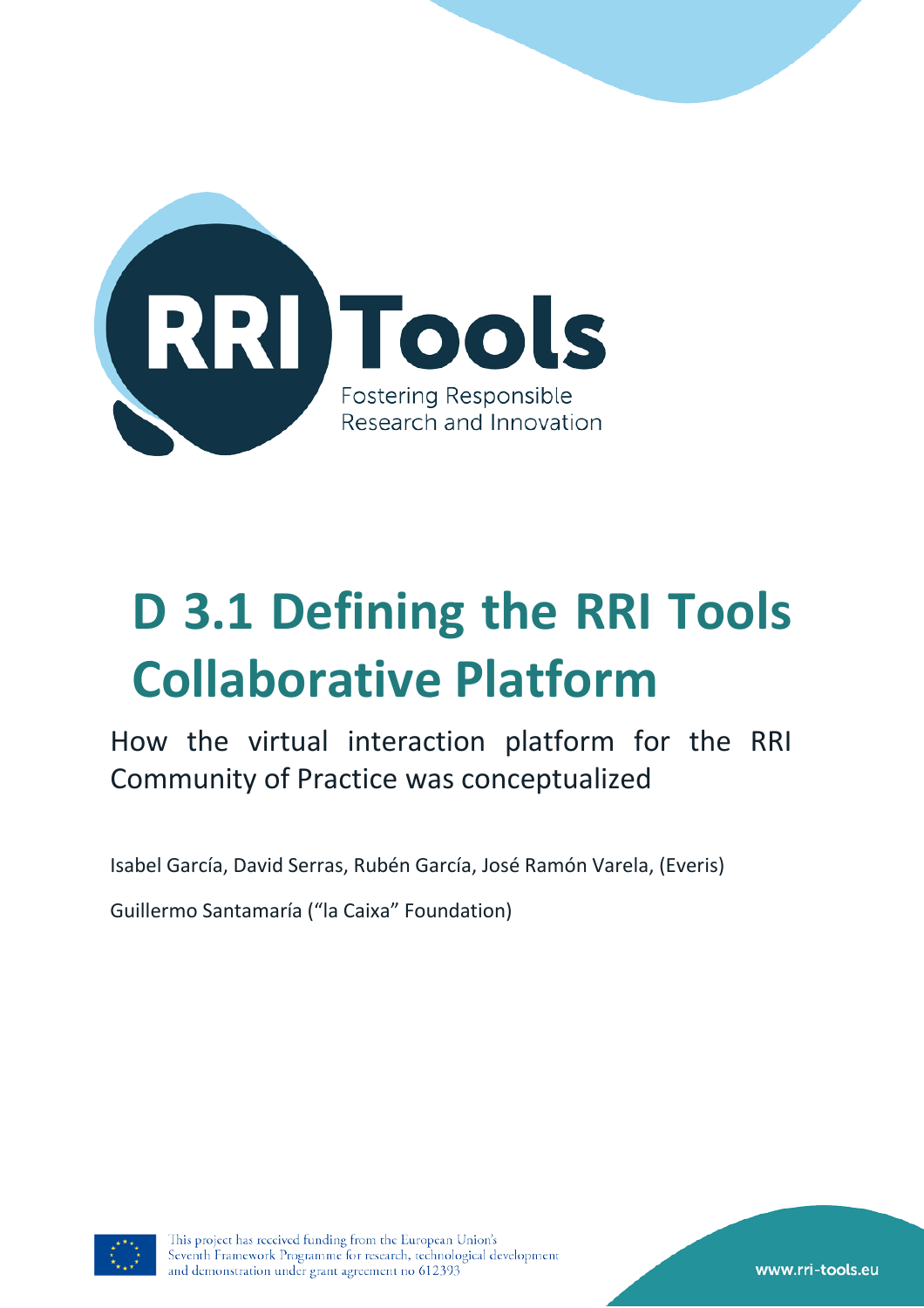# **Document history**

| <b>Document Name</b> | D 3.1 Defining the RRI Tools Collaborative Platform |  |
|----------------------|-----------------------------------------------------|--|
| <b>Document ID</b>   | D 3.1                                               |  |
| <b>Revision</b>      | $\overline{0}$                                      |  |
| <b>Revision Date</b> | 26/March/2015                                       |  |
| Author(s)            | Guillermo Santamaría                                |  |
| <b>Revision</b>      | 0.1                                                 |  |
| <b>Revision Date</b> | 08/April/2015                                       |  |
| Author(s)            | <b>Isabel García</b>                                |  |
| <b>Revision</b>      | 0.2                                                 |  |
| <b>Revision Date</b> | 22/April/2015                                       |  |
| Author(s)            | Rubén García, José Ramón Varela                     |  |
| <b>Revision</b>      | 0.3                                                 |  |
| <b>Revision Date</b> | 05/May/2015                                         |  |
| Author(s)            | <b>Isabel García</b>                                |  |
| <b>Revision</b>      | 0.4                                                 |  |
| <b>Revision Date</b> | 07/May/2015                                         |  |
| Author(s)            | Guillermo Santamaría                                |  |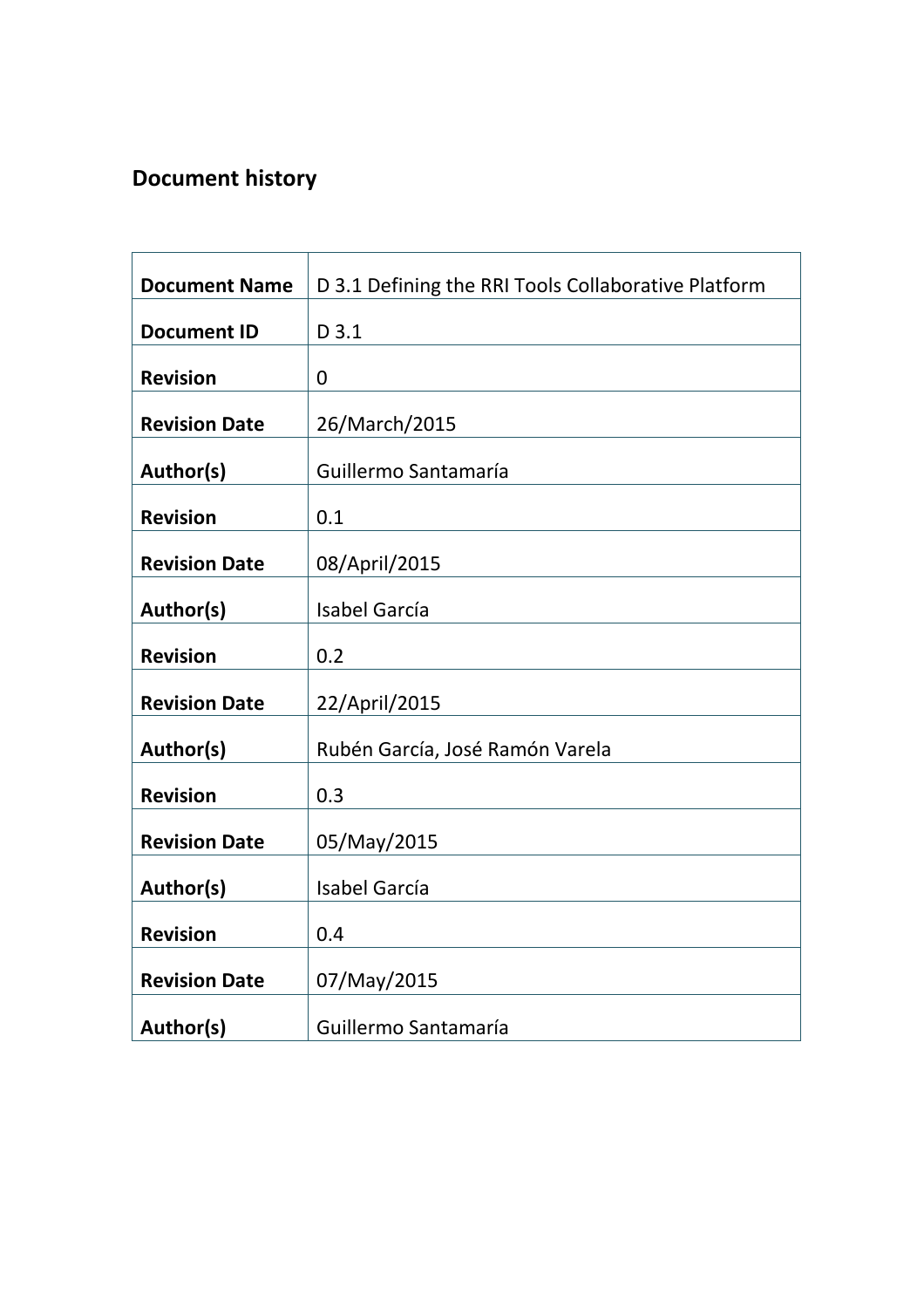# Contenido

<span id="page-2-0"></span>

| 1.    |        |                                                                            |  |
|-------|--------|----------------------------------------------------------------------------|--|
| 2.    |        |                                                                            |  |
| 3.    |        | The vision of the Stakeholders: defining mission, vision and values of the |  |
|       |        |                                                                            |  |
|       | 3.1.   |                                                                            |  |
|       | 3.2.   |                                                                            |  |
|       | 3.2.1. |                                                                            |  |
|       | 3.2.2. |                                                                            |  |
|       | 3.2.3. |                                                                            |  |
|       | 3.3.   |                                                                            |  |
|       | 3.3.1. |                                                                            |  |
| 4.    |        |                                                                            |  |
|       | 4.1.   |                                                                            |  |
|       | 4.2.   |                                                                            |  |
| 5.    |        |                                                                            |  |
| 6.    |        |                                                                            |  |
| 7.    |        | Annex I: Some theory: Resource Repositories, Communities of Practice and   |  |
|       |        |                                                                            |  |
|       |        |                                                                            |  |
|       | 7.1.   |                                                                            |  |
|       | 7.2.   |                                                                            |  |
|       |        |                                                                            |  |
| $1 -$ |        | Annex II- List of people that participated in the definition exercises4    |  |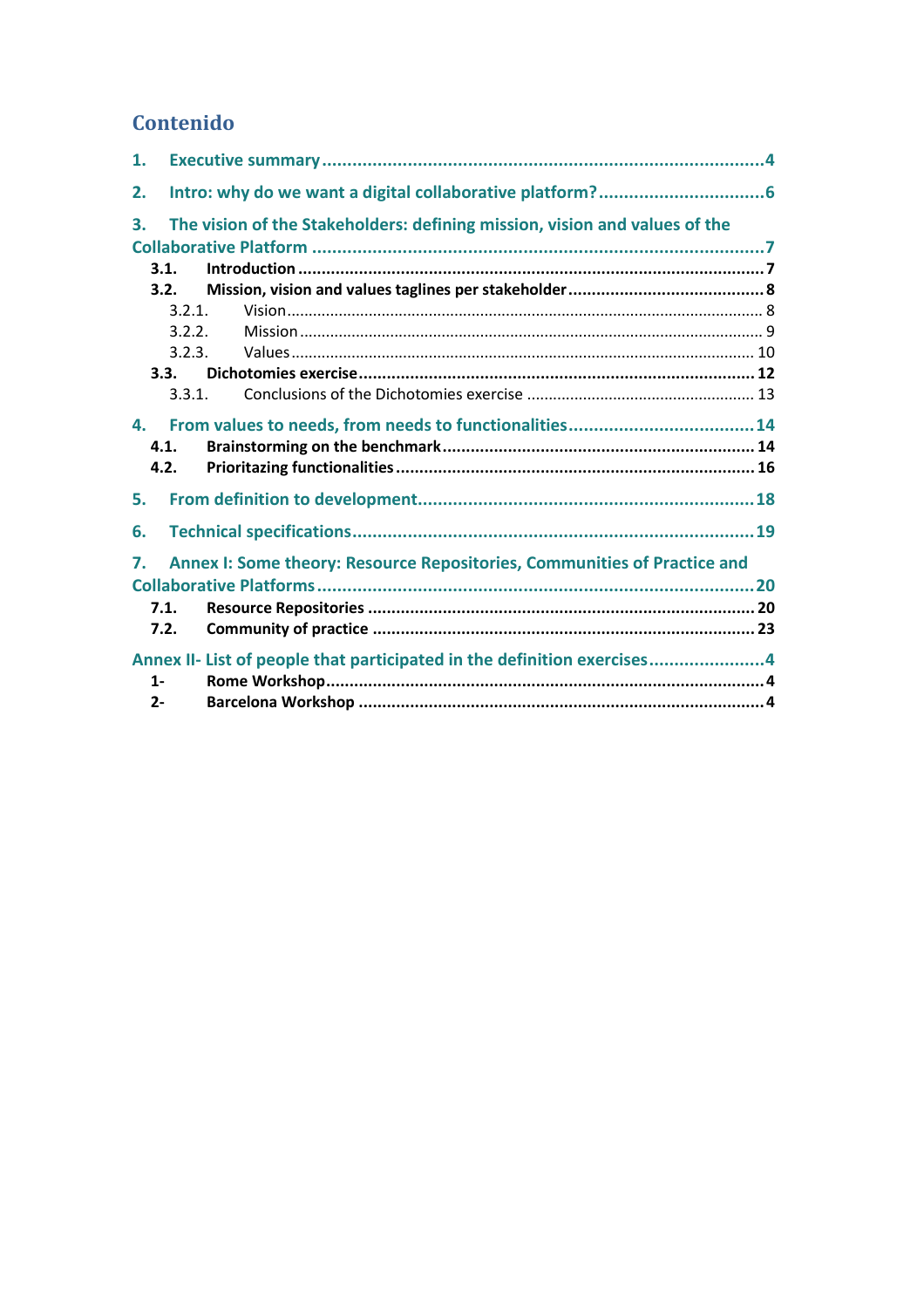## <span id="page-3-0"></span>**1. Executive summary**

As it is stated in the DoW of RRI Tools, and following the expertise derived from projects like EDRENE (www.edrene.org), it is foreseen that the RRI Toolkit (which, in essence, is a resource repository) is widely disseminated, trained in and implemented all across Europe through an RRI Community of Practice, meaning all those individuals and organizations that, being in some measure involved in RRI, are in need of resources that we can provide and, at the same time, might be willing to share the resources they have and collaborate with others in common enterprises. In order to enable this collaboration and given the transnational dimension of the project and its expected CoP, it was decided that a digital collaborative work platform should be provided as one of its main tools regarding outreach and engagement.



In order to define how the Collaborative Platform we wanted should be, the first step was to run a consultation with potential users to check about which things they considered important. To achieve this goal it was necessary to build a consensus -from the perspective of each of the stakeholder groups involved in RRI- on three key pillars: mission, vision and values.

Once the results of this consultation were analysed, the following step was to translate the values that had been defined into functionalities that can be implemented in a virtual collaborative platform. A number of examples from sites and service providers which already offer their own solutions in terms of functionalities were used to perform a benchmark exercise. Then an 'address + prioritize" exercise was made, matching the mission, vision and values identified by the stakeholders with the functionalities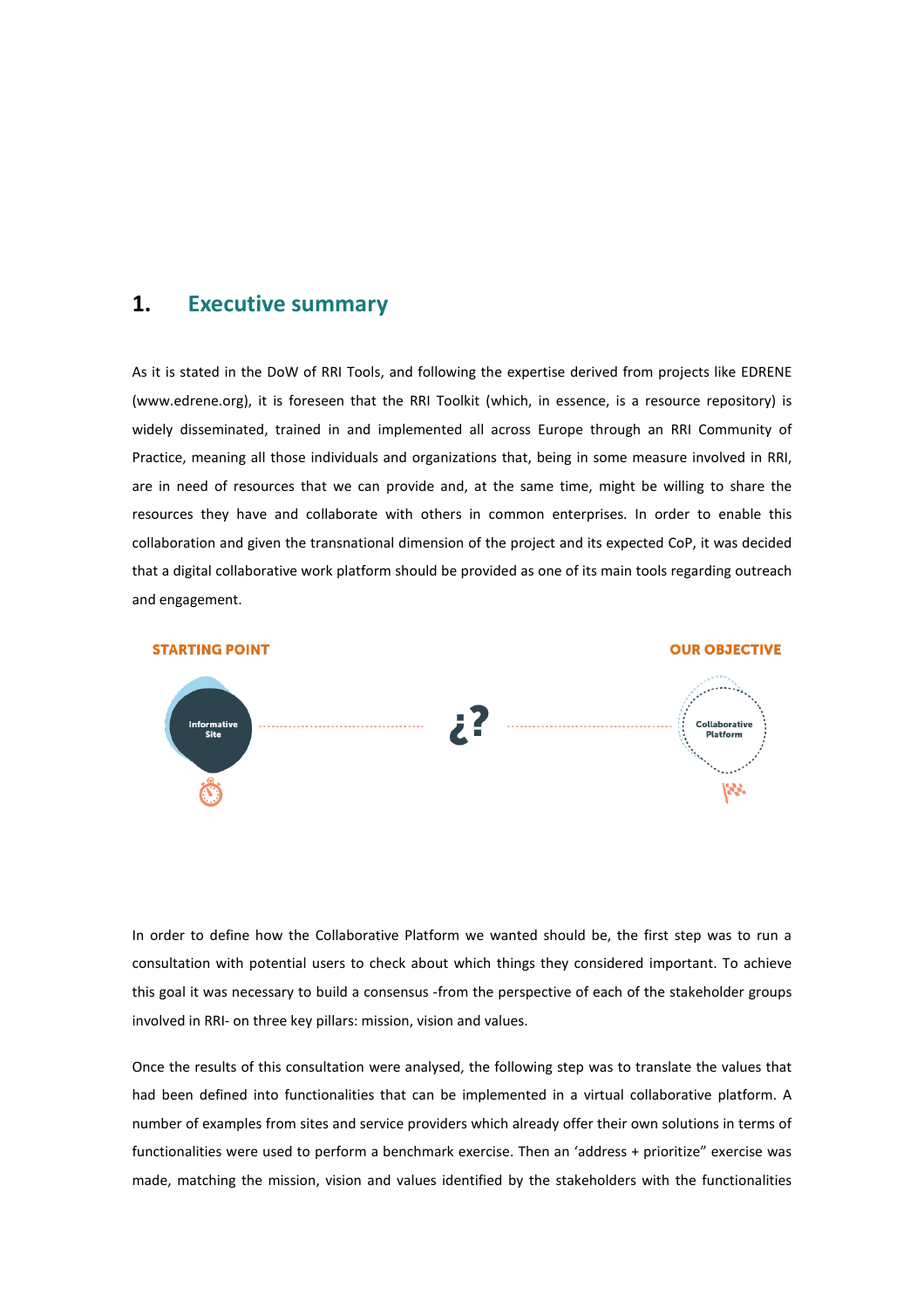identified in the benchmark. Second, and working on a scenario in which it would not be possible to develop all identified functionalities, these functionalities were prioritized and in a reflection process that followed certain selected functionalities were discarded.

Once the perceptions of stakeholders were translated into needs, and those needs have been translated into a list of ranked functionalities, this list was grounded as a development plan for the platform. 3 development packages were proposed. Each of these packages contains several core functions of the collaborative platform, being the main one the RRI Toolkit around which the Community of Practice will interact. On the date of release of this Deliverable 3.1, the process is finishing with package 1 and half way of the wireframing phase of package 2.

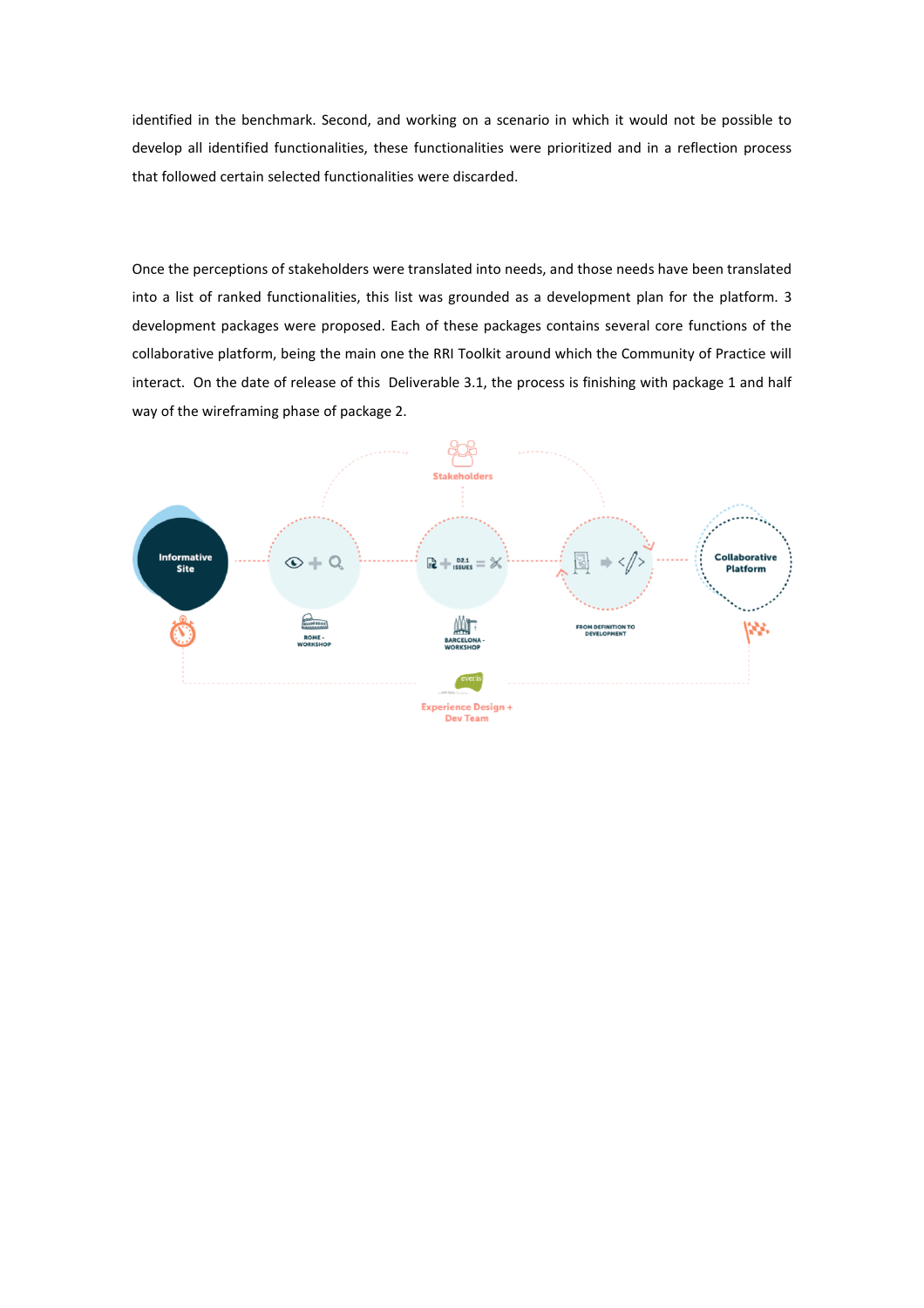## <span id="page-5-0"></span>**2. Intro: why do we want a digital collaborative platform?**

As it is stated in the DoW, and following the expertise derived from projects like EDRENE [\(www.edrene.org\)](http://www.edrene.org/), it is foreseen that the RRI Toolkit (which, in essence, is a resource repository) is widely disseminated, trained in and implemented all across Europe through what we have called the 3rd Sphere or the RRI Community of Practice. Basically, with the concept "RRI Community of Practice" (CoP) we mean all those individuals and organizations that, being in some measure involved in RRI, are in need of resources that we can provide and, at the same time, might be willing to share the resources they have and collaborate with others in common enterprises.

In essence, any CoP is articulated around (and defined by) a collaborative work about some more or less specific topic; this collaborative work facilitates and streamlines communication between people, and makes possible to achieve certain objectives that could not be reached without the cooperation of a diversity of agents.

In the context of RRI Tools, in order to enable this collaboration and given the transnational dimension of the project and its expected CoP, it was decided that a collaborative work platform should be provided as one of its main tools. At the same time, with the RRI Toolkit we have chosen to go digital (instead of, for example, paper publishing), as this solution offers significant advantages regarding outreach and engagement. This means that the RRI Toolkit will be hosted in a digital environment (call it a website, if you prefer) that must also be the base for the collaborative platform. Therefore, we are talking about a digital collaborative platform, which can be defined as a virtual workspace that centralises all the functions related to the conduct of a project, making them available to the different collaborators. These functions will vary according to the needs of the users of the platform and the characteristics of the project they are collaborating at, for example messaging system, files sharing systems, discussion forums etc...



**In summary: RRI Tools relies for its implementation and dissemination on the federation of an "RRI Community of Practice", composed by individuals and institutions with a shared interest in Responsible Research and Innovation.** 

**This Community of Practice will find a common ground in the resources provided by the RRI Toolkit, and we will make available, in the same spot, a virtual workspace that enables fruitful collaborations among users of these resources. This virtual workspace is what we call the RRI Tools Collaborative Platform.**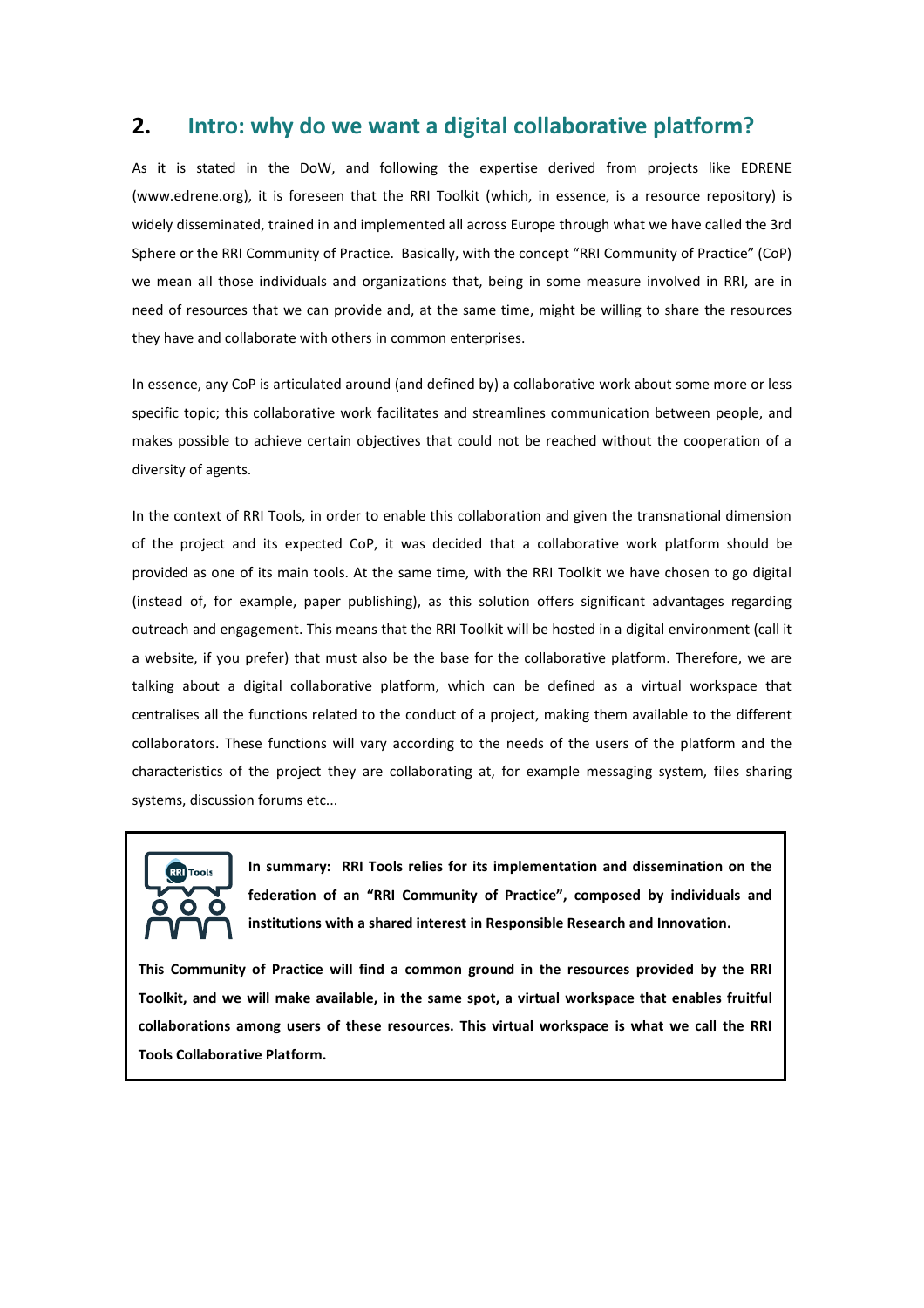# <span id="page-6-0"></span>**3. The vision of the Stakeholders: defining mission, vision and values of the Collaborative Platform**

In order to define how the Collaborative Platform we wanted should be, the first step was to run a consultation with potential users to check about which things they considered important. To this end, Everis prepared an exercise taking advantage of a WP3 (Production) held in Rome, where consortium representants from all stakholders groups were present. The final goal of this "Platform Exercise" was to lay the ground for the coming months' efforts regarding the project's digital environment.

Even if there was not enough in this workshop to go through a full process of platform definition, the exercises that were carried out harvested highly valuable insights and expertise for these first stages, when the main characteristics were to be set. Consortium members are among the first members of the RRI Community of Practice; for this exercise, they were asked to put on their "end user" hat, and to imagine themselves as users of the Toolkit and as part of a much larger community that interacts around it.

### <span id="page-6-1"></span>**3.1. Introduction**

The first session of the meeting dealt with the design of the collaborative platform where future users will collaborate and interact around the Toolkit, leading to the consolidation of a Community of Practice. The aim of this session was to come up with a crystal clear direction that would help when taking future decisions and stablishing objectives regarding the evolution of the current (informative) website towards a collaborative platform. To achieve this goal it was necessary to build a consensus -from the perspective of each of the stakeholder groups involved in RRI- on three key pillars: mission, vision and values.



- Vision is a statement about the desired state, where the collaborative platform has to go;
- Mission is a statement about the core purpose, why the collaborative platform exists;

• Values will be interspersed throughout both mission and vision. An effective values statement clearly delineates the guiding principles of the project towards the collaborative platform, how the collaborative platform is intended to behave and interact.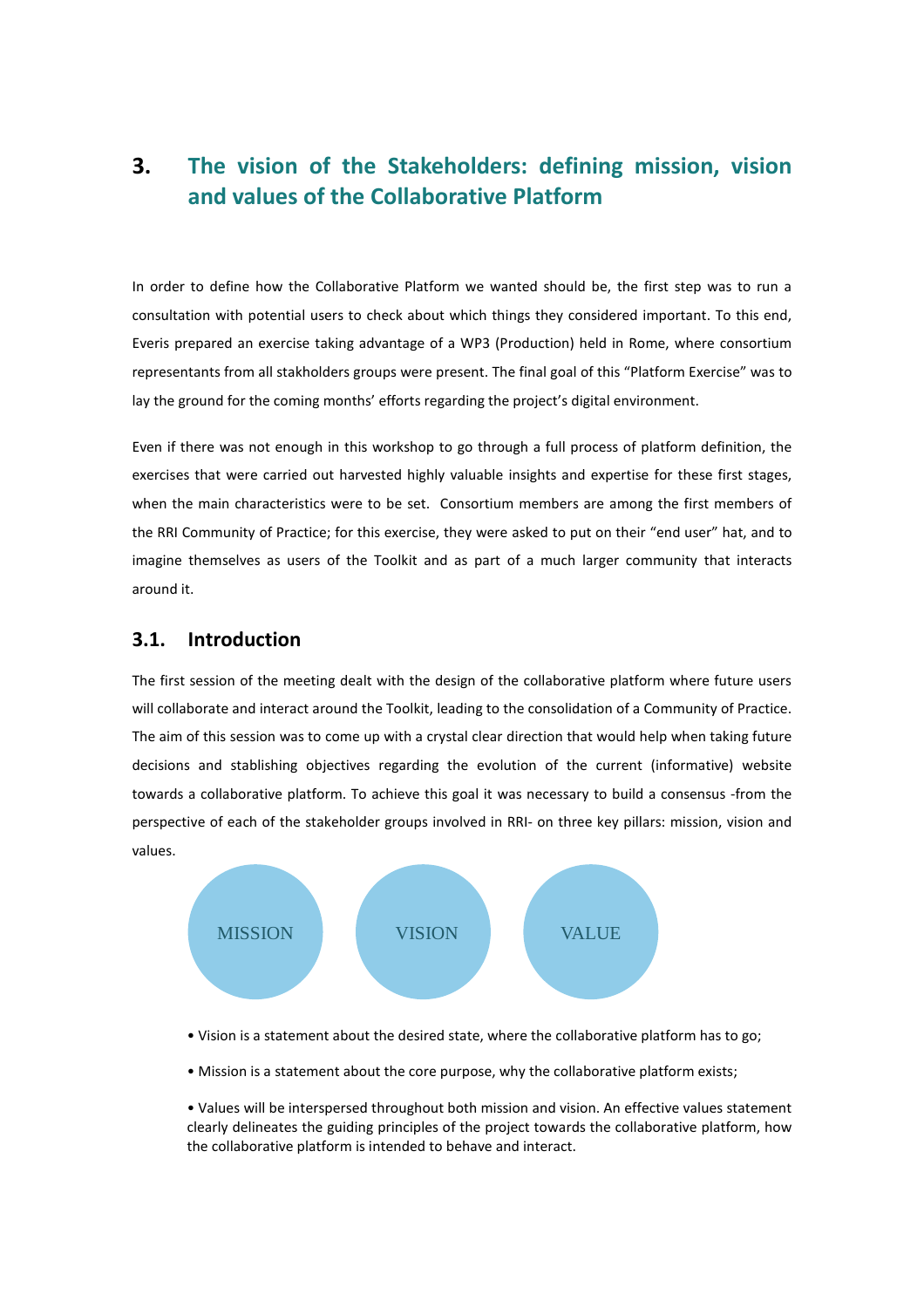These statements are the foundations of an effective strategic plan. Based on the results shown below, Everis will provide a first overview for sharing and being refined by the rest of the Consortium. However, it is important not getting stuck on wording and keeping the momentum in the strategy development and planning process.

## <span id="page-7-0"></span>**3.2. Mission, vision and values taglines per stakeholder**

Listed below are the final taglines obtained in the first session of the meeting, where the different partners participating in WP3 worked in teams representing the different stakeholders, as described in the Meeting's Guide. These taglines lead us to a better understanding of the mental model per each stakeholder, knowing their visions and expectations about what will be the collaborative platform.

#### <span id="page-7-1"></span>**3.2.1. Vision**



Figure 1: Word cloud for the visions by stakeholder group.

| Civil Society Organizations | The RRI collaborative platform will offer a structure / guidance to get                                                                                                                              |  |
|-----------------------------|------------------------------------------------------------------------------------------------------------------------------------------------------------------------------------------------------|--|
|                             | answers to research requests expressed by CSOs.                                                                                                                                                      |  |
| Education community         | This team suggested calling the collaborative platform Agora and the<br>following tagline: Agora is a network and inspirational platform that<br>transforms your world while transforming the world. |  |
| Industry & business         | A value adding platform providing useful tools and cases for business and<br>industries that want to be the reference / leaders on RRI.                                                              |  |
| <b>Policy Makers</b>        | The roadmap to RRI, the place where policymakers go for advice in<br>making RRI policy. Also: the easier accessible website to RRI.                                                                  |  |
| Researchers                 | Accessible one-stop-shop for responsible research and innovation.                                                                                                                                    |  |

Table 1: Visions by stakeholder group.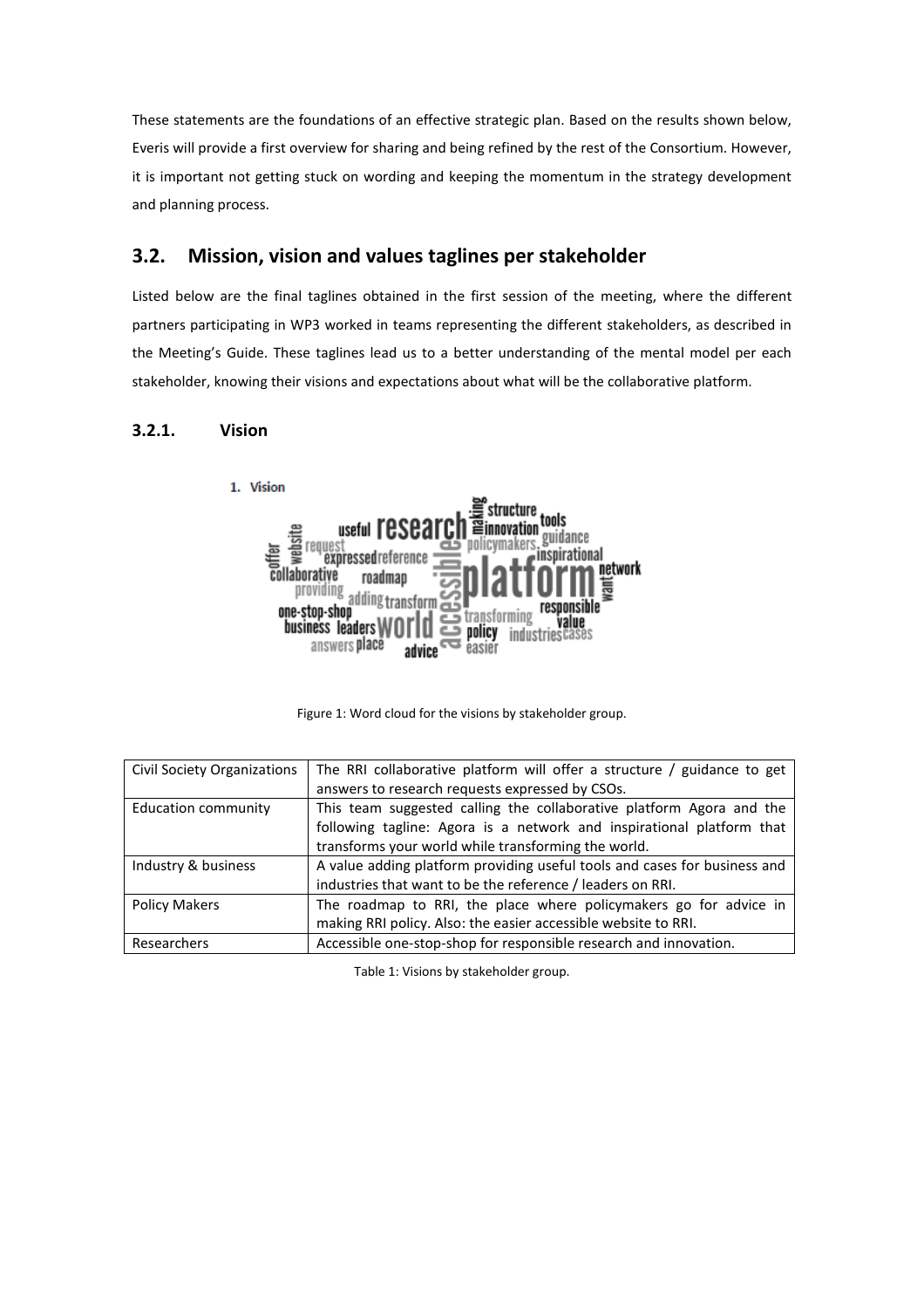<span id="page-8-0"></span>



Figure 2: Word cloud for the missions by stakeholder group.

| Civil Society Organizations | Provide a unique and inspiring dialogue platform and marketplace<br>accessible on different interfaces.                                                                                          |  |
|-----------------------------|--------------------------------------------------------------------------------------------------------------------------------------------------------------------------------------------------|--|
| Education community         | We aim for users of the Agora platform to actively engage, contribute,<br>share and become inspired to change their practice towards a more<br>responsible research, development and innovation. |  |
| Industry & business         | The platform has to be the drive for change showing clearly benefits and<br>offering new opportunities to the decision makers facilitating the proper<br>resources.                              |  |
| <b>Policy Makers</b>        | Inspire through best practices that bring the concept to life and build<br>community in order to foster RRI.                                                                                     |  |
| Researchers                 | Engage stakeholders and provide resources for RRI.                                                                                                                                               |  |

Table 2: Missions by stakeholder group.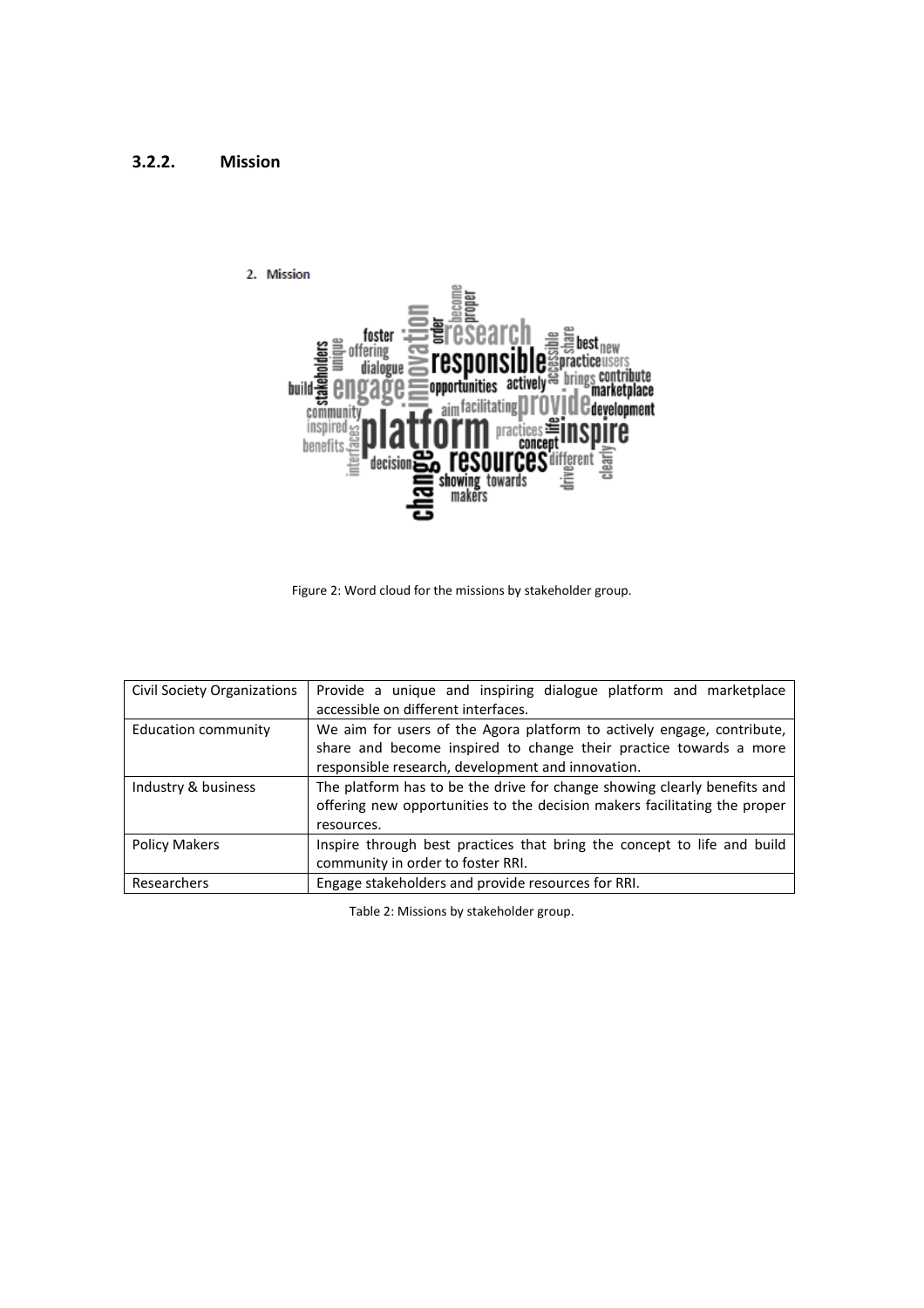#### <span id="page-9-0"></span>**3.2.3. Values**





| <b>Civil Society Organizations</b> | hopeful<br>$\bullet$<br>positive<br>$\bullet$<br>participatory<br>٠<br>democratic<br>$\bullet$<br>equal voices<br>٠<br>fairness<br>$\bullet$<br>responsive<br>$\bullet$<br>collaborative<br>$\bullet$<br>understandable<br>$\bullet$<br>self-explaining<br>$\bullet$                                                                                  |
|------------------------------------|-------------------------------------------------------------------------------------------------------------------------------------------------------------------------------------------------------------------------------------------------------------------------------------------------------------------------------------------------------|
| <b>Education community</b>         | involving<br>$\bullet$<br>welcoming<br>$\bullet$<br>creative<br>$\bullet$<br>reflexive<br>$\bullet$<br>revolutionary<br>$\bullet$<br>compressible<br>$\bullet$<br>open for all<br>$\bullet$<br>open-minded<br>$\bullet$<br>hands-on<br>$\bullet$<br>guided<br>٠<br>moderated<br>$\bullet$<br>trend setting<br>$\bullet$<br>communicative<br>$\bullet$ |
| Industry & business                | independent<br>$\bullet$<br>attractive<br>$\bullet$<br>sexy<br>$\bullet$<br>dynamic<br>$\bullet$<br>open<br>$\bullet$<br>transparent<br>٠<br>honest<br>$\bullet$<br>powerful<br>$\bullet$<br>reliable<br>$\bullet$                                                                                                                                    |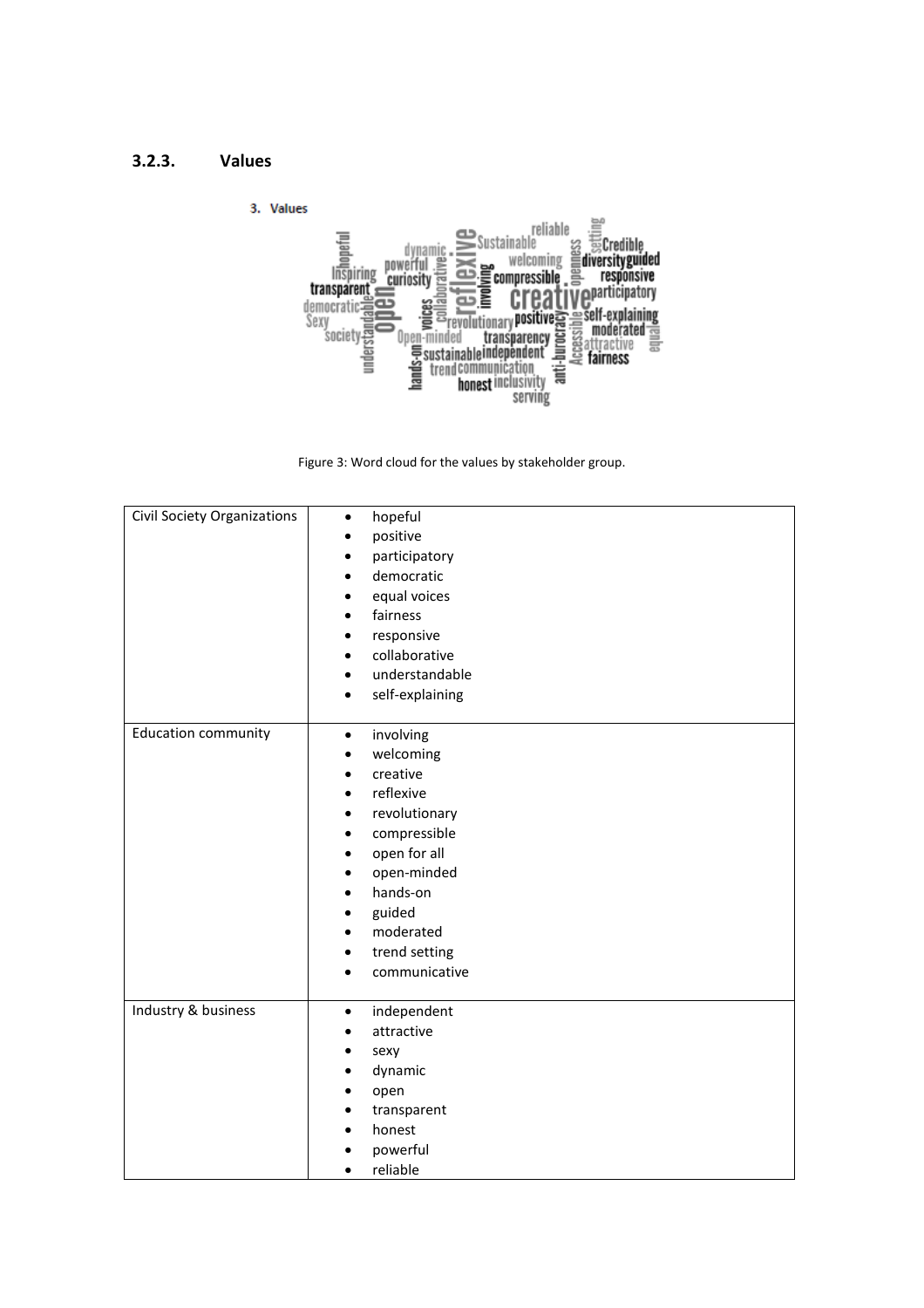|                      | creative<br>$\bullet$                                                                                                                                                                                                                    |
|----------------------|------------------------------------------------------------------------------------------------------------------------------------------------------------------------------------------------------------------------------------------|
| <b>Policy Makers</b> | credible<br>$\bullet$<br>accessible<br>٠<br>inspiring<br>$\bullet$<br>sustainable<br>$\bullet$                                                                                                                                           |
| Researchers          | serving society<br>٠<br>sustainable<br>$\bullet$<br>curiosity driven<br>$\bullet$<br>open<br>$\bullet$<br>transparent<br>٠<br>inclusive<br>$\bullet$<br>diverse<br>$\bullet$<br>reflexive<br>$\bullet$<br>anti-bureaucratic<br>$\bullet$ |

Table 3: Values by stakeholder group.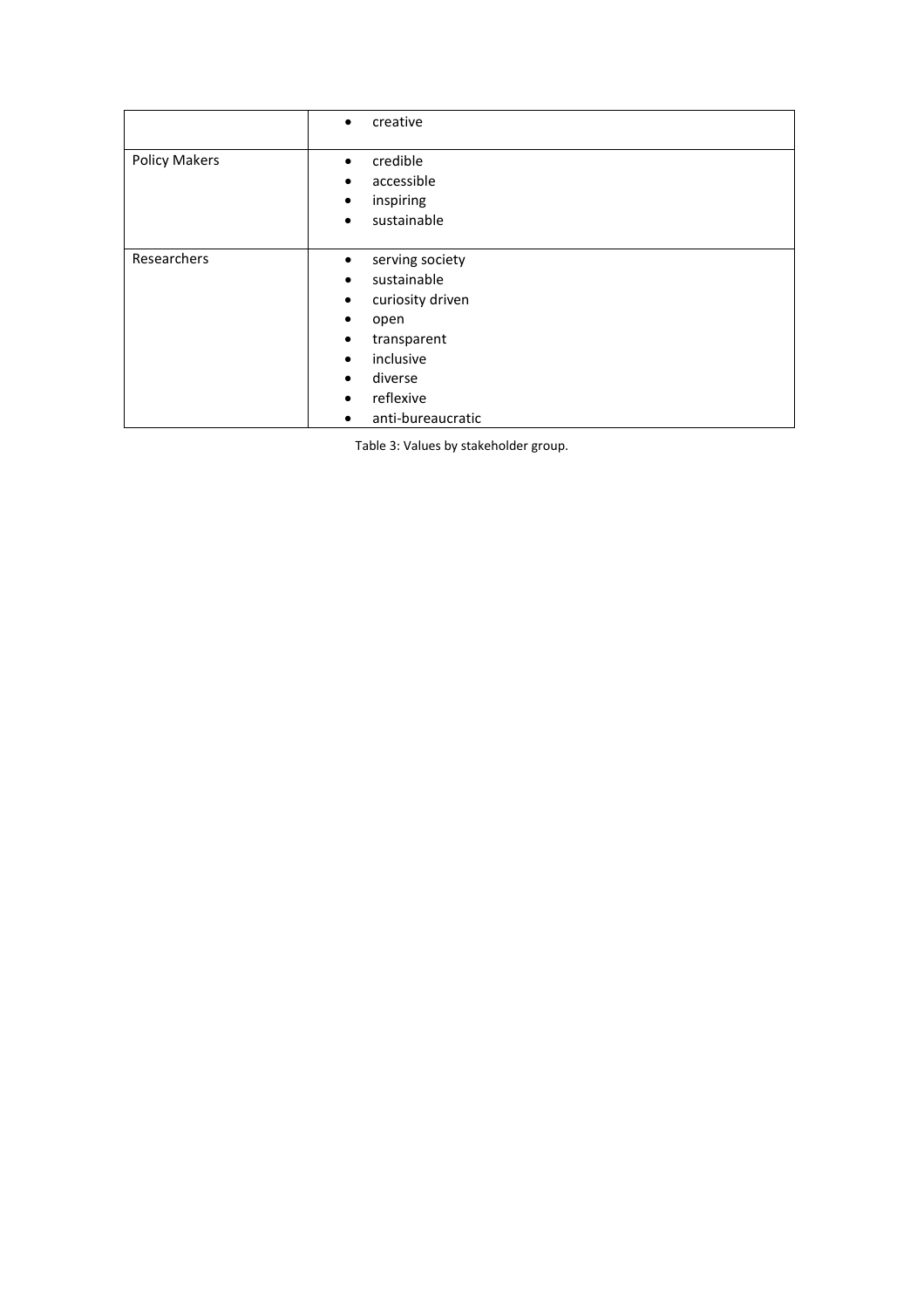## <span id="page-11-0"></span>**3.3. Dichotomies exercise**

With this exercise, our objective was to do a deeper analysis of how the potential users would imagine the functioning of the Collaborative Platform. Partners were asked to locate their position between two extremes in a number of statements about the different characteristics that a Collaborative Platform can have, as can be seen in the following figure

## Defining the Collaborative Platform



Figure 4: Compilation of the dichotomies questionnaires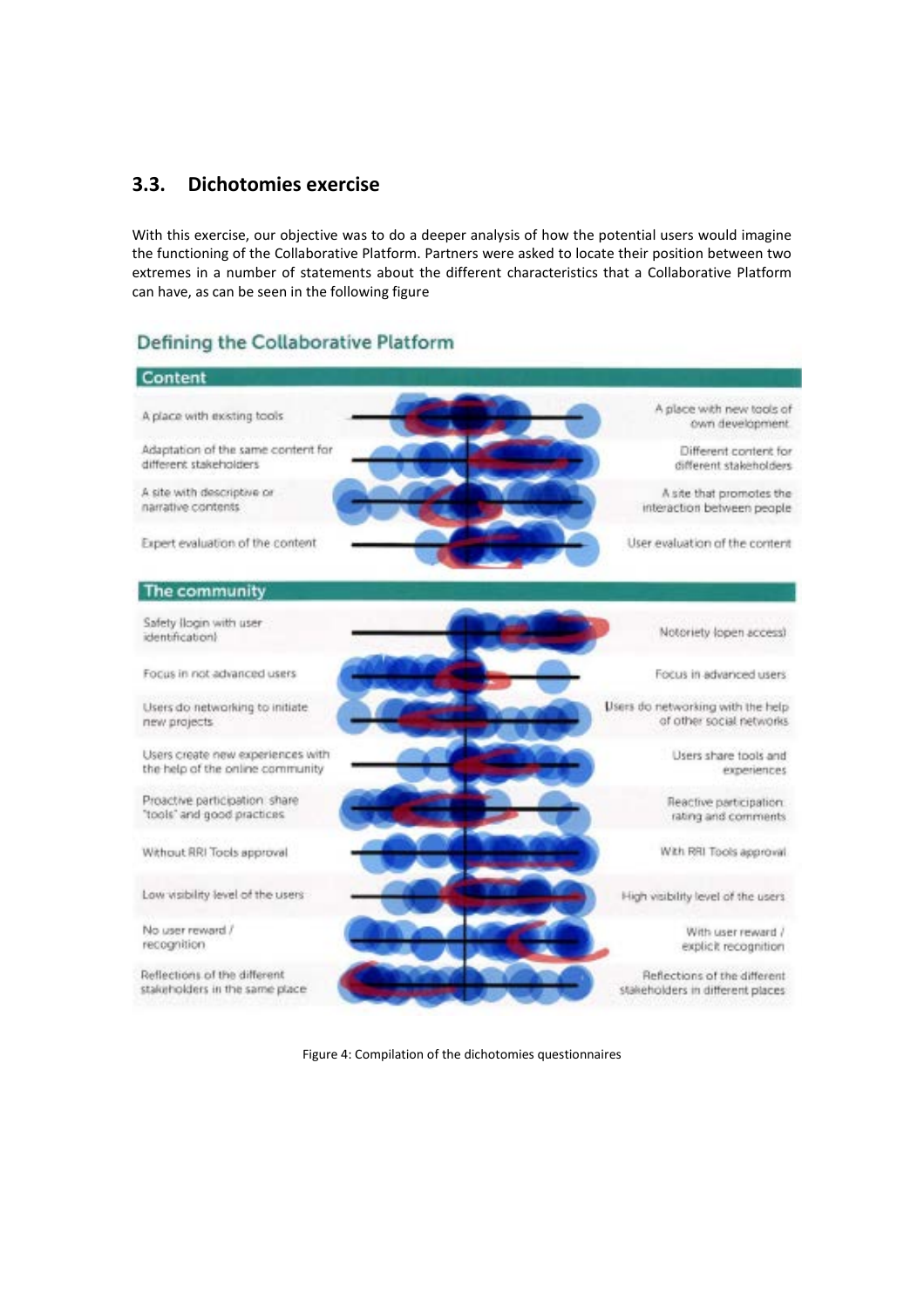## <span id="page-12-0"></span>**3.3.1. Conclusions of the Dichotomies exercise**

**Content conclusions:** 

• Most partners consider that the CoP must contain both existing and own tools.

• It is important to cluster the information per stakeholder.

• Most partners prefer a site where interacting with people, but also want descriptive and narrative contents.

• Partners give more value to users' evaluation than to an expert-based one.

#### **Community conclusions:**

• Partners advocate for notoriety through open access.

• It is important to put the focus on not advanced users.

• Partners advocate for doing networking to initiate new projects.

• The stakeholders want to use the CoP for sharing experiences.

• The stakeholders advocate for a proactive participation sharing tools and good practices.

• Regarding content approval, there is a divided opinion with a slight tendency towards a RRI Tools project approval.

• Most of stakeholders want to be visible for the rest of the community.

• Opinion is divided about reward recognition, with a slight tendency to promote it.

• Most of stakeholders want reflections from all users -regardless their stakeholder group- to be placed in one single place.

Table 4: Results of the dichotomies exercise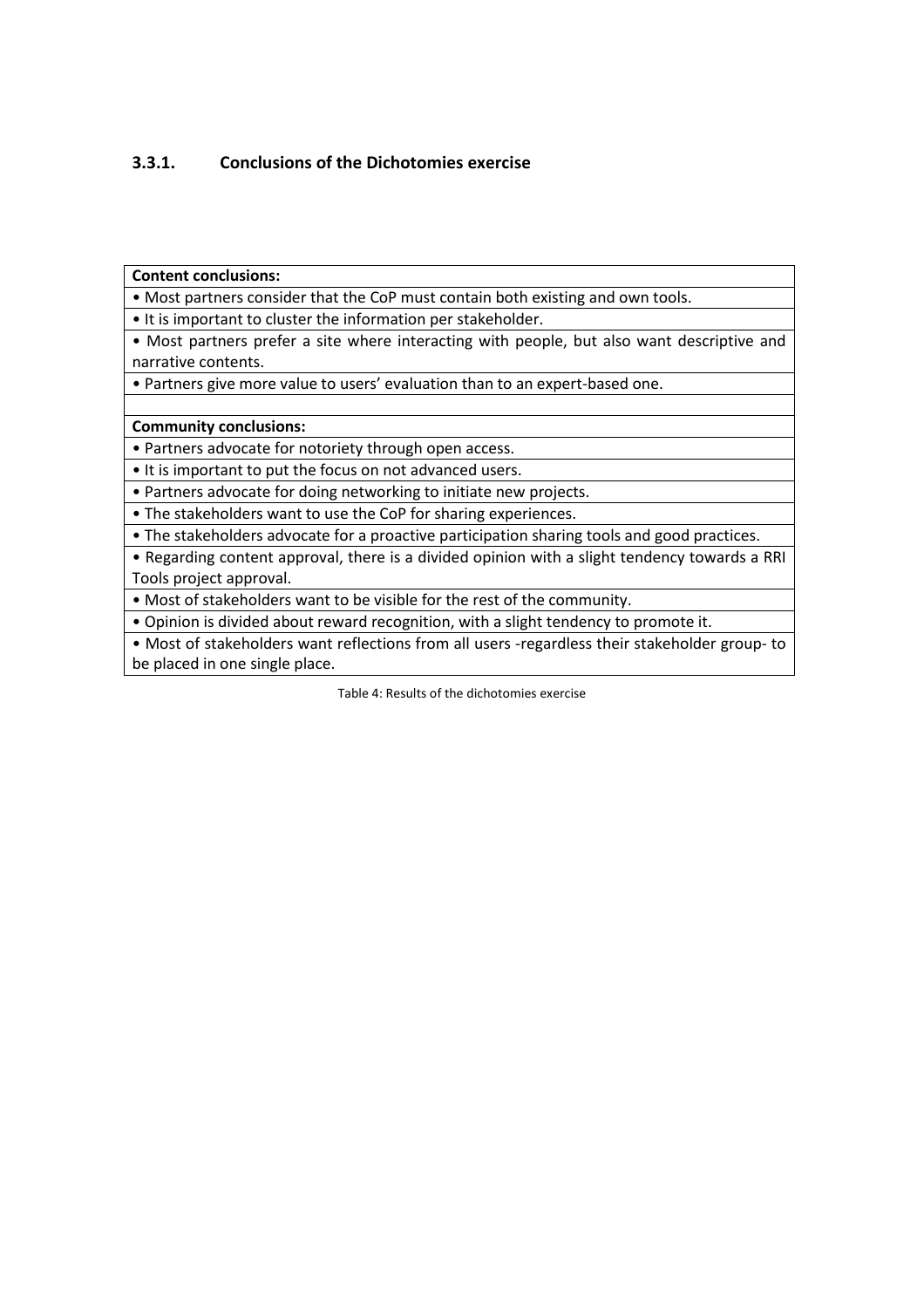# <span id="page-13-0"></span>**4. From values to needs, from needs to functionalities**

Once the results from the Rome workshop were analysed, the Collaborative Platform core team was ready to move into the following step: how to translate the values that had been defined into functionalities that can be implemented in a virtual collaborative platform.

To explore this question a second meeting was called in Barcelona, with a smaller group of partners. The objective of the session was the definition of those main functionalities needed when creating the RRI Tools Collaborative Platform. All the information gathered until this point was taken into account, in order to address the following objectives:

- Identify the main needs (issues) of each stakeholder.
- Prioritize these issues for each stakeholder
- Respond to these needs through the functionalities presented.

The Barcelona workshop was divided in 3 activities:

- Activity 1: presentation of the benchmark of real examples of functionalities that which resolve the needs of the collaborative platform (inspire)
- Activity 2: identification of the key issues for each stakeholder. (prioritize)
- Activity 3: association of the analysed requirements by stakeholder ("how to's") with the functionalities (adress)



## <span id="page-13-1"></span>**4.1. Brainstorming on the benchmark**

Everis team selected a number of examples from sites and service providers which already offer their own solutions in terms of functionalities that resonated with the idea the participants had about the collaborative platform. The following table shows the main functionalities that were identified in the benchmarking process

| Section          | Identified functionalities                                    |
|------------------|---------------------------------------------------------------|
| Home             | • Very powerful filter, search engine                         |
|                  | • Related Content component                                   |
|                  | • Projects & skills by tags                                   |
|                  | • Sharing economy: Reputation system around tools and persons |
|                  | • Public opinion monitor                                      |
|                  | • Explanatory and motivating video                            |
|                  | • Inspiring cases / case studies                              |
| Register / Login | • Social media login / auto-fill data                         |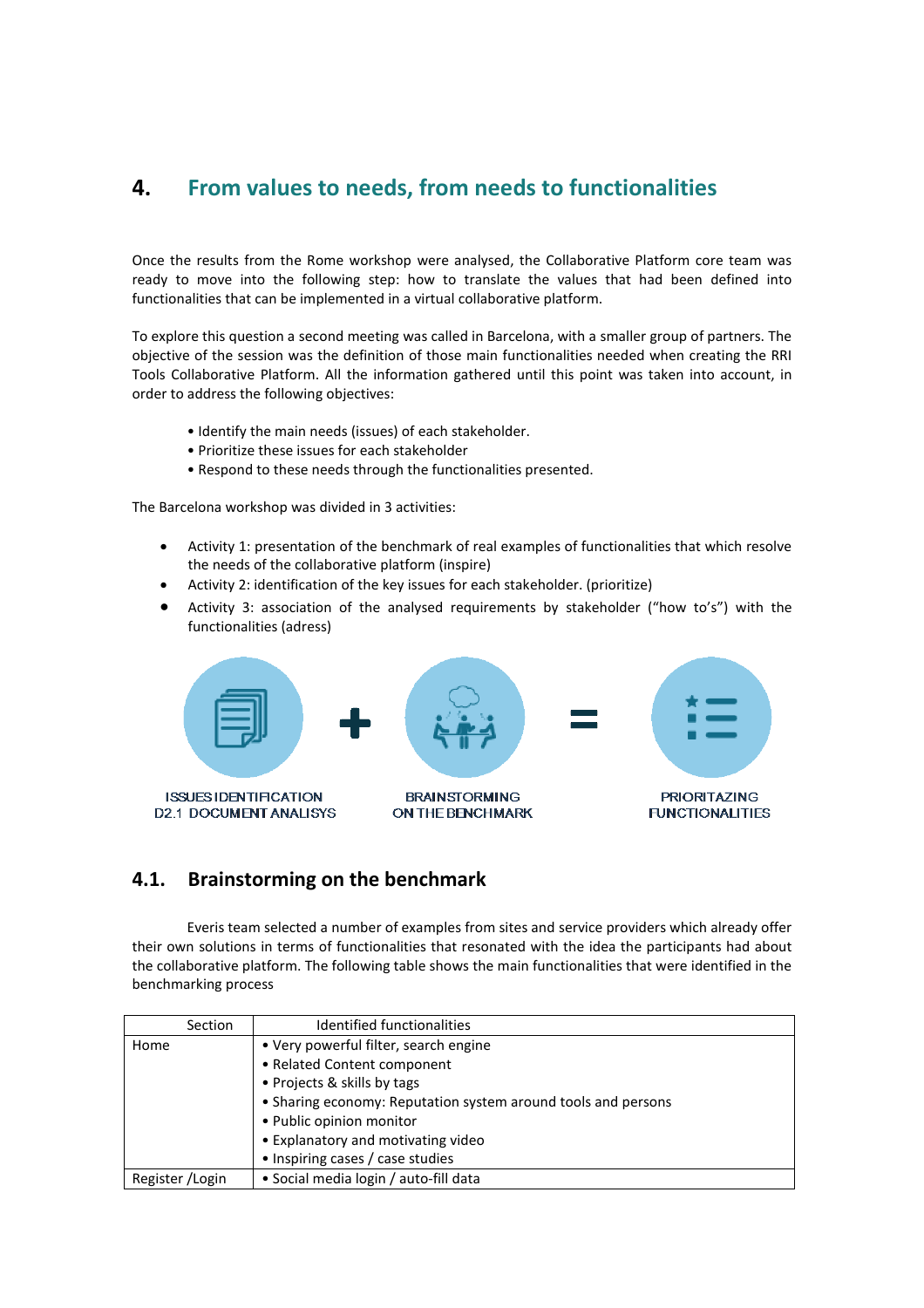|                                                                                | • Simple and guided information introduction process                                                                                                                                                                                                                                                                                                     |
|--------------------------------------------------------------------------------|----------------------------------------------------------------------------------------------------------------------------------------------------------------------------------------------------------------------------------------------------------------------------------------------------------------------------------------------------------|
| profile<br>User<br>/ Private<br>Form<br>view<br>profile<br>User<br>Public view | Auto-fill information - 'connect' function that imports data from another site<br>$\bullet$<br>In-box. Integrated messaging component<br>$\bullet$<br>Dashboarded profile: my groups, my favourite resources<br>$\bullet$<br>Infographic self-assessment state<br>Projects & skills by tags<br>Official accomplishments badge<br>• Social networks links |
| Stakeholder page                                                               | Dashboarded profile                                                                                                                                                                                                                                                                                                                                      |
| Forum                                                                          | • Collective discussions<br>· Import linkedin discussions<br>• Possibility to join groups by interest<br>. Notifications via email and the possibility to answer also by the email.<br>• News aggregator                                                                                                                                                 |
| <b>Toolkit</b>                                                                 | • Very powerful filter, search engine<br>• Visual results<br>. Tools packaged by method / level<br>• Menu by goals<br>· Iconographic filter<br>· Different ways of visual results classification                                                                                                                                                         |
| Tool detail                                                                    | • Tutorial/ Wizard during the process<br>• Related Content component<br>. Tool detail information by tabs<br>• Custom & Full downloadable tool<br>. Blog inside the tool detail.<br>• Tools assessment and validation<br>• Share your own experience using the tool<br>• Favourites tools<br>• Inspiring cases / case studies                            |
| Tool upload form                                                               | • Simple and guided information introduction process<br>• Simple upload process                                                                                                                                                                                                                                                                          |
| <b>Global features</b>                                                         | • Tooltips<br>• Interconnection<br>• Findability<br>· Gamification techniques<br>• Building relationships systems based on positive thinking<br>• Democratic sharing models and structures<br>• Database<br>• Glossary                                                                                                                                   |

Table 5: Brainstorming on functionalities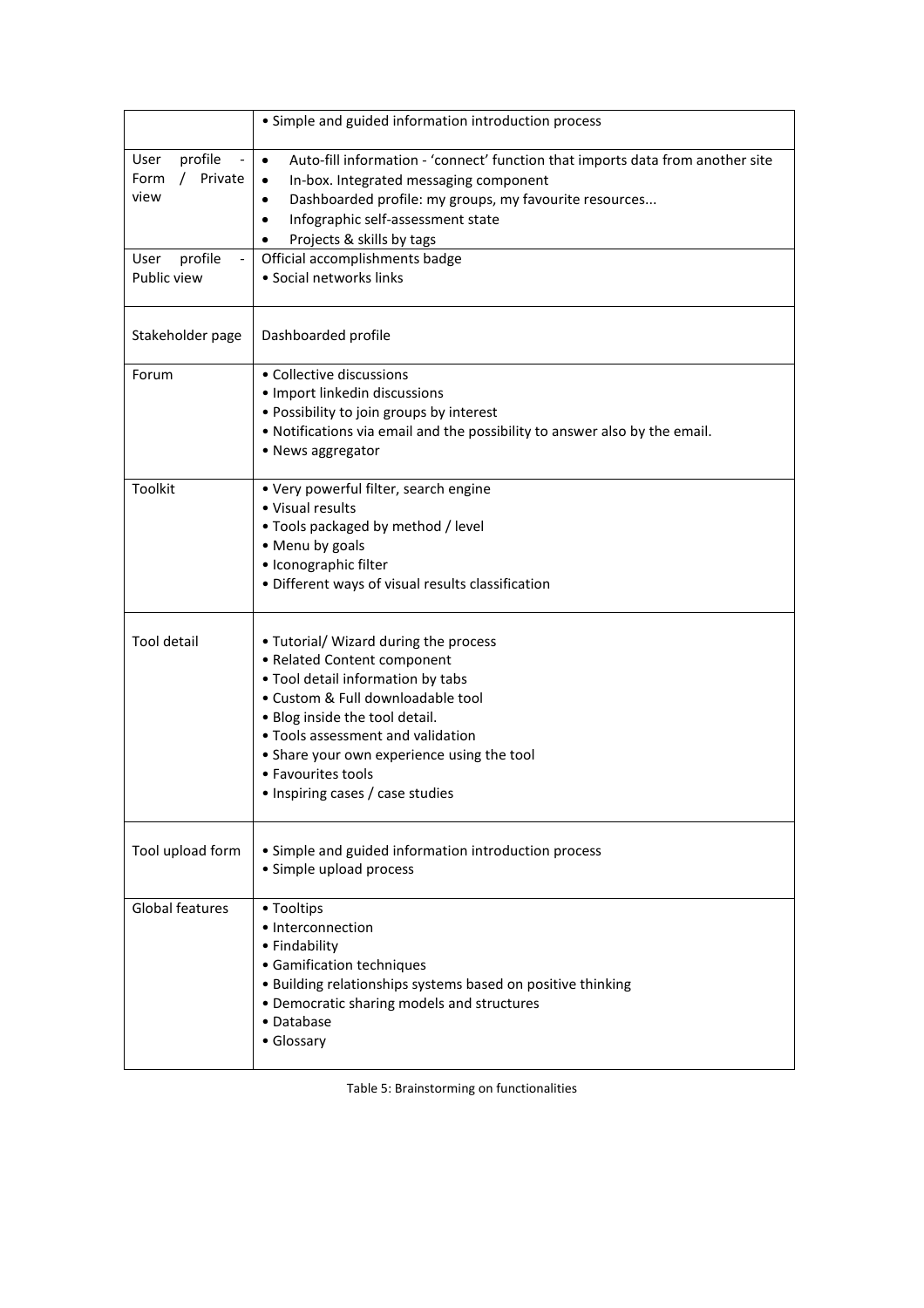## <span id="page-15-0"></span>**4.2. Prioritazing functionalities**

The second part of this workshop consisted of a 'address + prioritize" exercise. First, participants matched the mission, vision and values identified by the stakeholders with the functionalities identified in the benchmark. Second, and working on a scenario in which it would not be possible to develop all identified functionalities, these functionalities were prioritized. In this sense, they were ranked according to the number of matches they had with the stakeholder views; after that, a reflection process followed, in which certain selected functionalities were discarded. This way, a preliminary work plan for the development of the collaborative platform emerged, summarized in the following table:

| <b>Functionalities (in order of</b><br>priority) | <b>Description</b>                                                                                                                                                                            | <b>Related features</b>                                                                                                                                                                                           |
|--------------------------------------------------|-----------------------------------------------------------------------------------------------------------------------------------------------------------------------------------------------|-------------------------------------------------------------------------------------------------------------------------------------------------------------------------------------------------------------------|
| Related Content component                        | (resources,<br>Contents<br>user<br>profiles, documents etc) are<br>tagged and can be interrelated,<br>clustered and linked using these<br>tags                                                | User profile Form & Public view<br>• Projects & skills by tags<br>• Tool detail<br>• Tool upload form                                                                                                             |
| <b>Reputation system</b>                         | profiles<br>include<br>User<br>information<br>about<br>the<br>performance of the user in the<br>community (activity rate, quality<br>of contributions, participation in<br>conversations etc) | $\bullet$ Forum<br>• User profile Form & Public<br>view<br>• Projects & skills by tags                                                                                                                            |
| Search engine                                    | A "device" able to search on the<br>full<br>database<br>content<br>profiles,<br>(resources,<br>user<br>documents etc)                                                                         | Filter<br>• Projects & skills by tags<br>• Visual results<br>• Tool detail<br>• Tool upload form                                                                                                                  |
| Database                                         | A structured collection of all<br>available contents (resources,<br>user profiles, documents etc)                                                                                             | · User profile Form & Public<br>view<br>• Projects & skills by tags<br>· Tool detail<br>• Tool upload form                                                                                                        |
| <b>Discussion Forum</b>                          | A virtual space that allows<br>conversations among users                                                                                                                                      | • Collective discussions<br>· Import linkedin discussions<br>· Possibility to join groups by<br>interest<br>• Notifications via email and the<br>possibility to answer also by the<br>email.<br>• News aggregator |
| Official accomplishments badge                   | distinction that<br>A<br>can<br>be<br>awarded to users for the<br>accomplishment of certain goals<br>(linked<br>the<br>reputation<br>to<br>system)                                            | Tools<br>$\bullet$<br>assessment<br>and<br>validation<br>• Self-assessment tool<br>• Forum                                                                                                                        |
| Inspiring cases / case studies                   | A collection of case studies that<br>are of interest to the community                                                                                                                         | User profile Form & Public view<br>• Projects & skills by tags<br>• Tool detail<br>• Tool upload form                                                                                                             |
| Customized<br>Institutional/User                 | Collection of data around a user,                                                                                                                                                             | Auto-fill<br>information<br>$\bullet$                                                                                                                                                                             |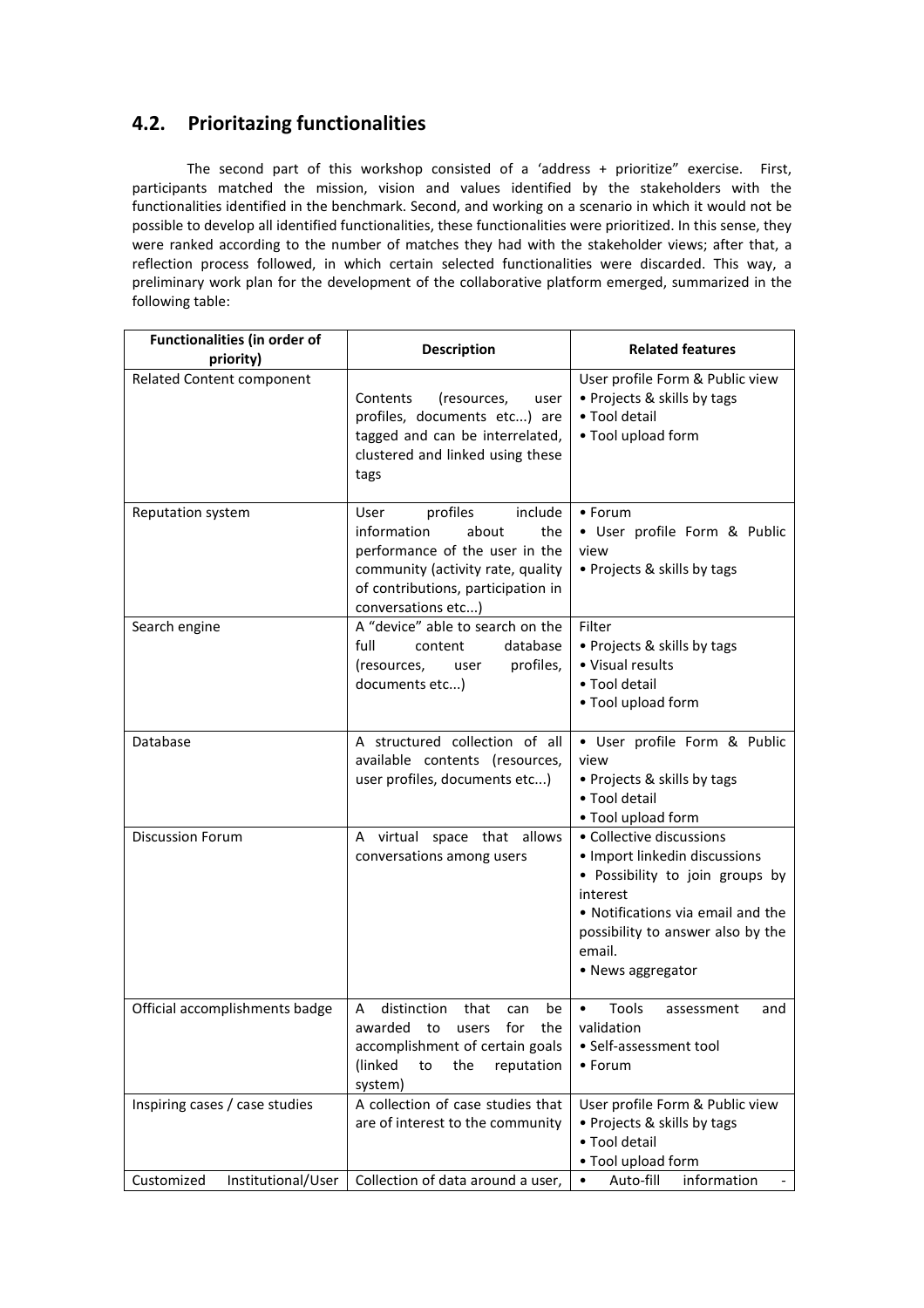| profile | may it be an individual or the        | 'connect' function that imports |
|---------|---------------------------------------|---------------------------------|
|         | 0f<br>representative<br>an            | data from another site          |
|         | organization.                         | • In-box. Integrated messaging  |
|         |                                       | component                       |
|         | enrich<br>their I<br>Each<br>user can | • Dashboarded profile:<br>my    |
|         | personal profile adding their         | favourite<br>groups,<br>my      |
|         | favorite<br>contacts<br>resources,    | resources                       |
|         | etc                                   | • Infographic self-assessment   |
|         |                                       | state                           |
|         |                                       | • Projects & skills by tags     |
|         |                                       | Tools assessment<br>and<br>٠    |
|         |                                       | validation                      |
|         |                                       | • Self-assessment tool          |
|         |                                       | $\bullet$ Forum                 |

Table 6: List of prioritized functionalities and related features



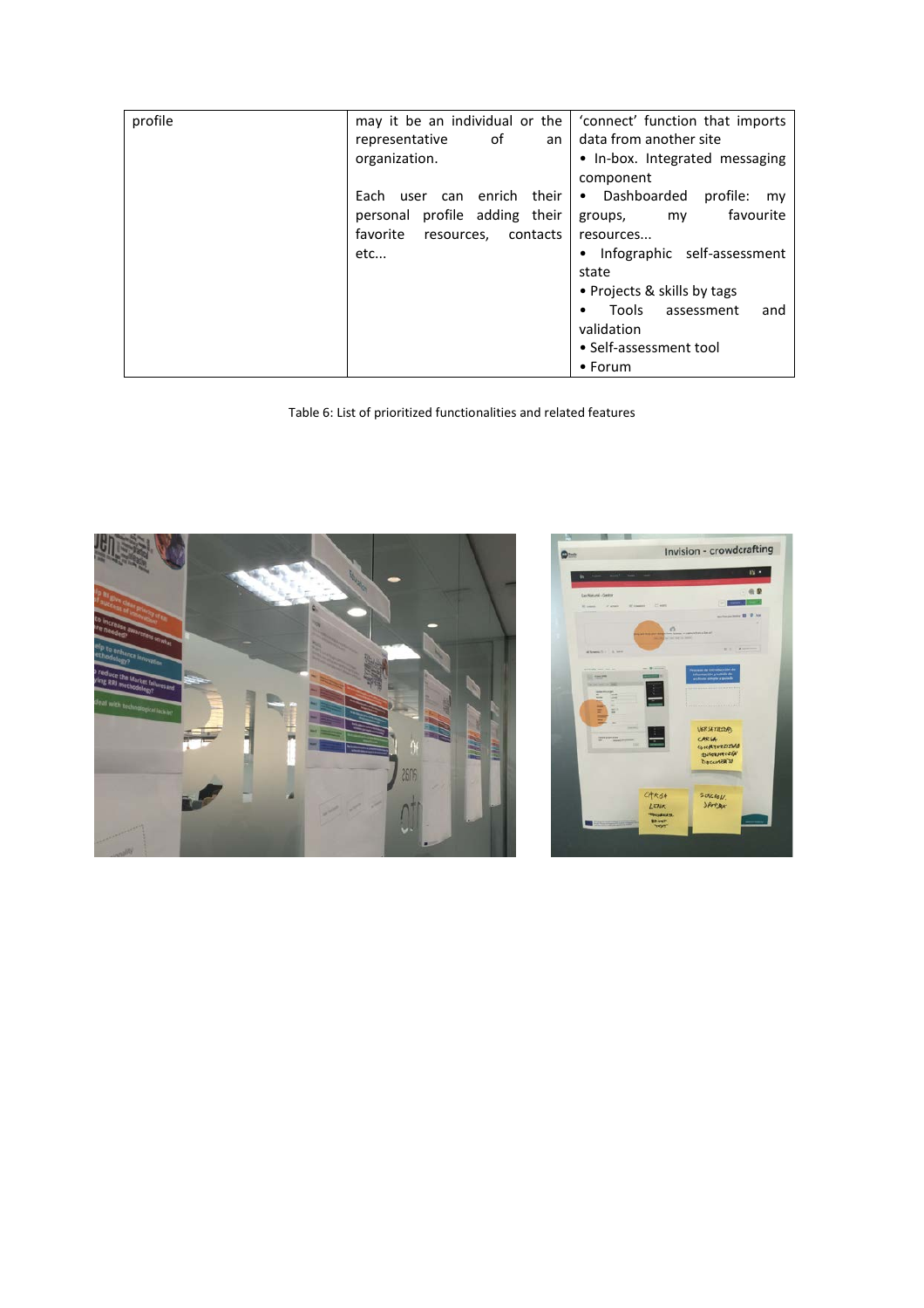# <span id="page-17-0"></span>**5. From definition to development**

Once the perceptions of stakeholders were translated into needs, and those needs have been translated into a list of ranked functionalities, this list was grounded as a development plan for the platform.

Following the working methodology suggested by Everis (Agile Methodology)<sup>[1](#page-2-0)</sup>, 3 development packages were proposed. Each of these packages contains several core functions of the collaborative platform, being the main one the RRI Toolkit around which the Community of Practice will interact.



The following table summarizes the work plan for the development of the collaborative platform; on the date of release of this Deliverable 3.1, the process is finishing with package 1 and half way of the wireframing phase of package 2.

| Package                  | <b>Functions</b>                                          | Associated functionalities          |
|--------------------------|-----------------------------------------------------------|-------------------------------------|
| 1                        | <b>Toolkit</b>                                            | Search engine                       |
|                          |                                                           | User centred menu                   |
|                          |                                                           | Visual results                      |
|                          | <b>Resource Sheet</b>                                     | Detailed information by tabs        |
|                          |                                                           | Tag-related content                 |
|                          |                                                           | Download options                    |
|                          |                                                           | <b>External links</b>               |
|                          |                                                           | Discussion conversations            |
|                          |                                                           | Shareable                           |
|                          | Register + Login                                          | Social Media Login                  |
|                          |                                                           | Simple process                      |
| $\overline{\phantom{a}}$ | <b>Tool upload form</b>                                   | Simple, inviting, guided process    |
|                          |                                                           | Different levels of information     |
|                          | <b>User profile</b>                                       | Different levels of enrichment      |
|                          |                                                           | <b>Contains Customized features</b> |
| 3                        | <b>Stakeholder's landing pages</b>                        | Tailored version of the Toolkit     |
|                          |                                                           | Tailored information                |
|                          | definitive<br>(RRI<br><b>Tools</b><br>New<br>home<br>page | Suitable home for the Toolkit       |
|                          | website)                                                  | Entry points by stakeholder         |
|                          |                                                           | Simple and easy to understand       |

Table 7: Collaborative Platform development plan

<span id="page-17-1"></span><sup>1</sup> http://agilemethodology.org/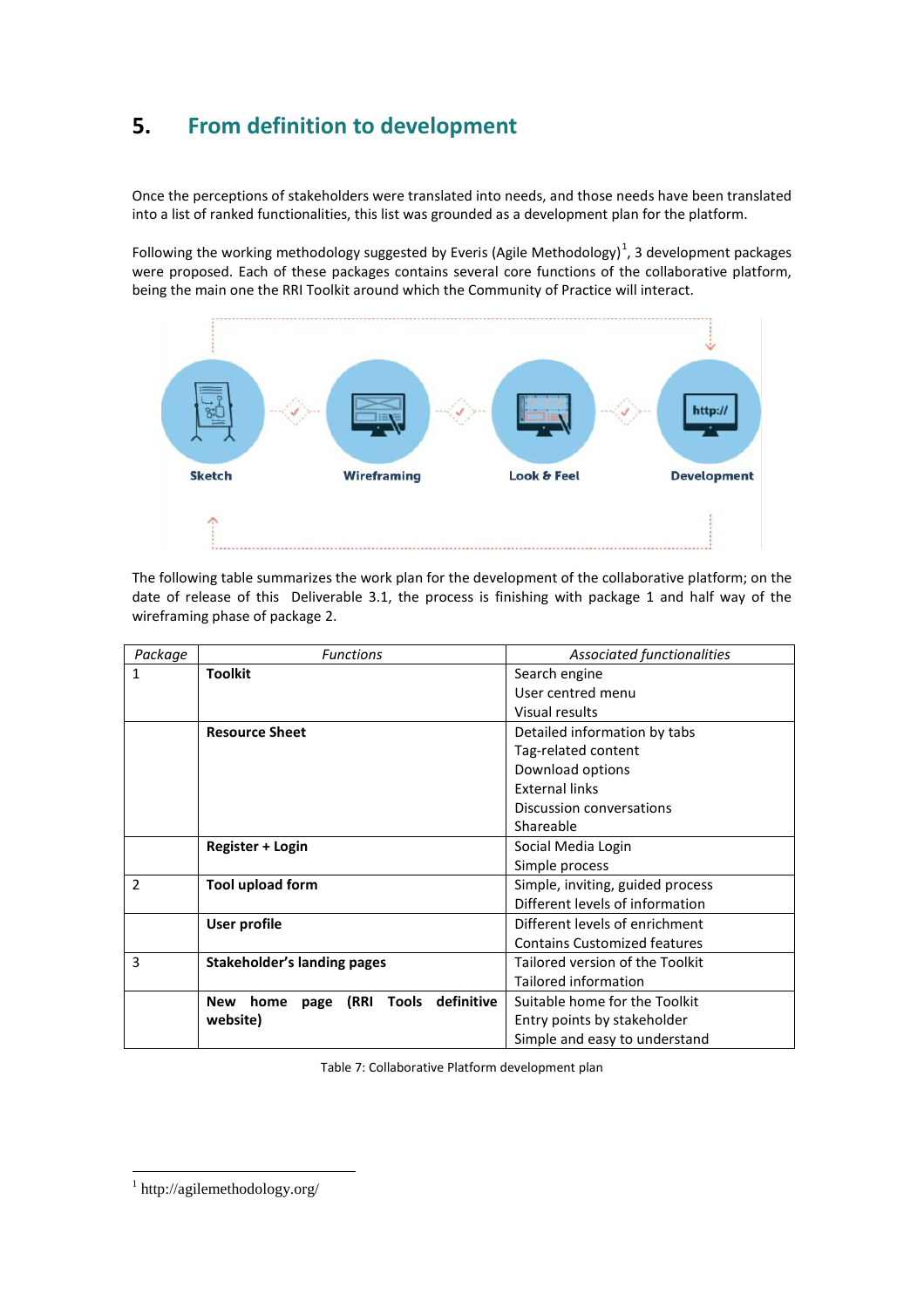# <span id="page-18-0"></span>**6. Technical specifications**

As the first version of the RRI Tools website, the Collaborative Platform, including the Toolkit, will be developed based on the latest version of LifeRay Enterprise, taking advantage of the components and functionalities it offers.

Many of these components require little customization besides adapting them to the general visual scheme of the platform:

- Definition of the different RRI resource typology using the classification system.
- Searching of resources through the Lucene search engine that comes with the product. This engine is powerful enough to provide for the platform's needs, namely the filtering of resources by given criteria (resource type, user profile, location, …)
- Integration of message boards in different parts of the platform to encourage users to collaborate.

Other components of the platform will need to be further developed to add new functionalities or extend the already existing ones:

- Customization of the Liferay default users to store their multiple and diverse information: user profile, experience, skills and interests… It will also provide a "My Toolkit" page for the users to save their favorite toolkits and easily access them in the future.
- Extension of the login and register functionalities to add social network support (Facebook, Twitter, Google+ and LinkedIn), as well as allowing users to share resources.
- Editing of resources will be customized so that resource information can be edited from the platform's pages instead of having to access the backend. This will allow regular users to edit their own information.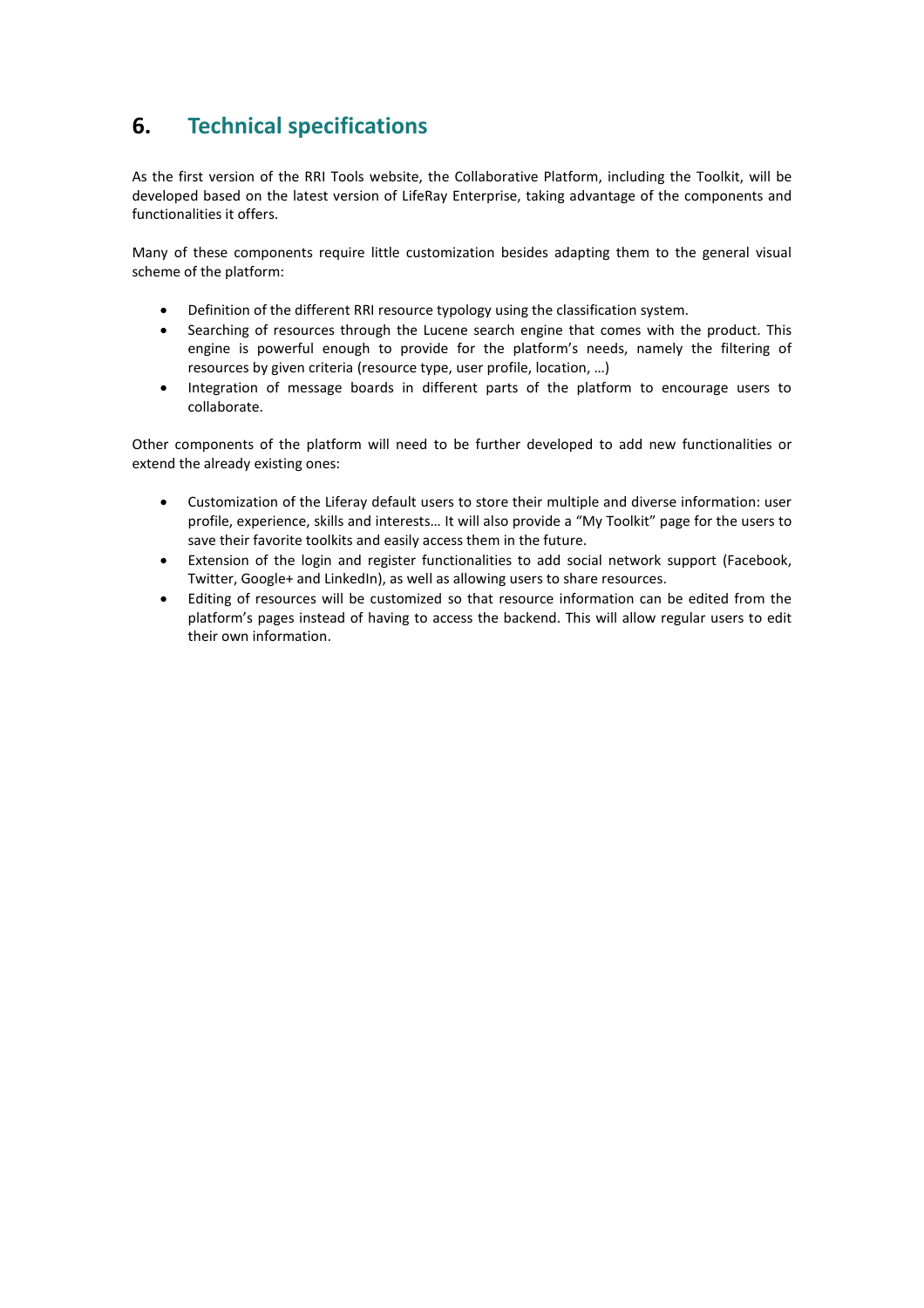# <span id="page-19-0"></span>**7. Annex I: Some theory: Resource Repositories, Communities of Practice and Collaborative Platforms**

In this section we have compiled advice from experts and preceding projects regarding the main components of the Collaborative Platform: some tips about repositories, communities of practice and collaborative platforms. It is done in the shape of bullets that summarize concrete sources of reference in the fom of synthetic tips, inputs and insights.

## <span id="page-19-1"></span>**7.1. Resource Repositories[2](#page-17-1)**

#### **Introductory tips**

- Most promising strategies: building repositories on existing communities of practice with defined needs; bottom-up approaches or user-based repositories seem to have more success
	- o starting point: a personal network
	- o encourage ownership and trust: essential requirements for sharing.
	- o personalisation and social aspects of repositories.
	- o sustainability of services: members move away, the underlying needs remain.
- it is not easy to make users share materials.
- know your target groups well, it is important to know who the users are, where they come from, what they are doing (and not doing)
- with a built-in dedicated community manager.
- Keep it simple: you don't need an excessive number of features.
- With a focus on a community approach and more user generated content

#### **Repository homepage provides...**

- potential users with a clear idea of why they should join
- existing users (logged in)with personalized news and activity
- possibilities of a user tailored front page

#### **The need for personalization**

- The use of "My" would take the point of view of the user.
- use of "Your" instead reinforces the conversational dialogue
- elements found on other social networks including: Profile pages; personal settings/options; list of favourites / personal collections; ; accounts of recent activity; personal messages; possibility to follow/unfollow users; sharing; inviting etc..
- The user wants to associate, communicate, and interact with other people (such as friends, family, and colleagues) online
- ensure an engaged community actually willing to tag, rate and comment.

<span id="page-19-2"></span> $2$  The information of this section has been distilled from the "Repository Strategies Thematic synthesis report" developed by the EDRENE project and published in March 2010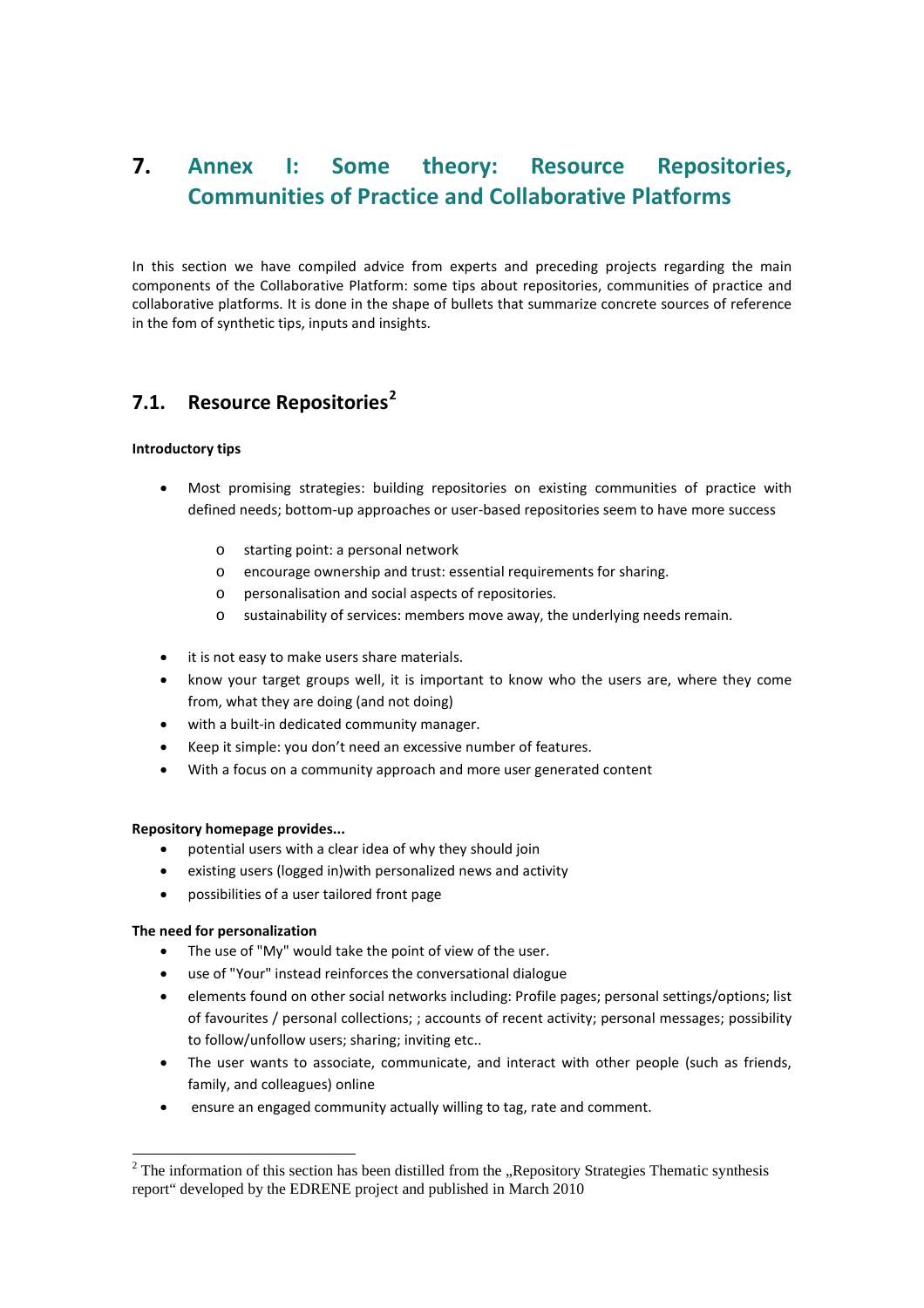#### **About building – or supporting – communities**

- A repository is not a success if it is not actively used
	- o locating an existing community of practise and supporting it efficiently online.
	- o combined with an area of broad interest and with many stakeholders
- Importance of building communities of practice, where users share resources, evaluate them and inspire one another on how to use them.
	- o strongest communities are often subject based or built upon personal relations
- Initially share experiences, ideas on practice and advice on specific questions
	- o sharing of resources as a side effect; it might prove easier to start with discussing practice and exchanging experiences than actually sharing content.
	- o This is in contrast with where focus has traditionally been: providing an infrastructure for "sharing" (as in depositing) content, with the community aspect only recently being added as an important strategy component.
- Successful social networks are not just about connecting people there needs to be "social objects" included in the equation .

#### **When engaging producers**

- if producers should take any interest in a repository, there should be a high number of users: active and engaged user communities are important for content producers
- repositories can also help in providing easier content delivery to the most important platforms by supporting (enforcing) common formats for content production and delivery.

#### **Resource description page**

- the most detailed view of an individual resource present all available (relevant) metadata to the user
	- o most possibilities for interaction with a resource is provided including those not available from a list of search results.
- Apart from interactions (including rating, tagging, commenting, previewing, downloading, adding to favorites/collections, sharing...) this is also where a site typically makes use of other user generated metadata/attention metadata to for example recommend other relevant content.

#### **Collecting and sharing resources**

- users would need to collect interesting resources to review later, share with others, discuss or collaborate around ->users build personal collections
- possibility to save searches, keep track of your search history and being updated about new relevant content.
- allow them to share these both through the repository itself, but also to other communities they participate in, allowing the connection of people that share interests, attracting new users from other communities and recommending other resources.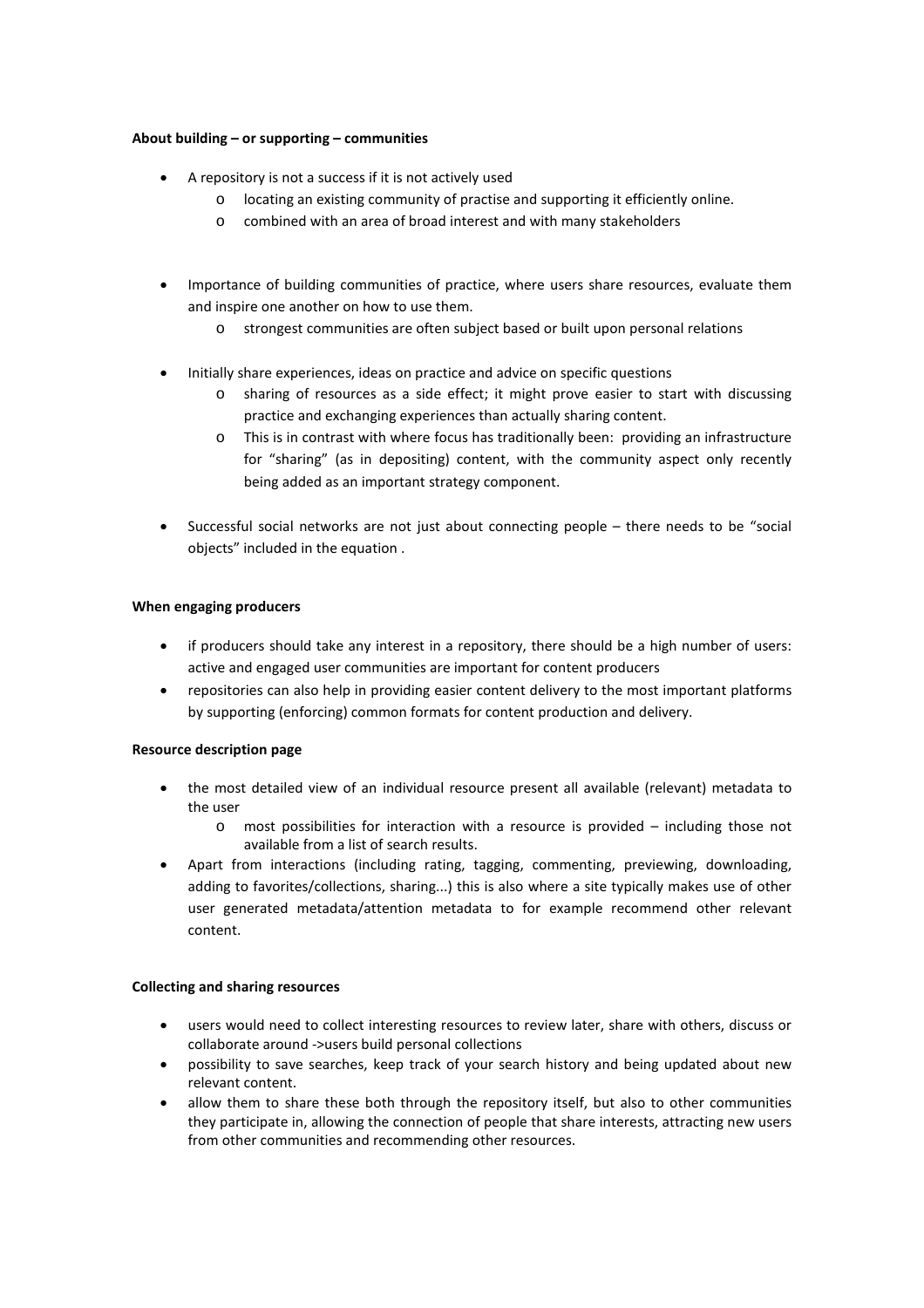#### **Keep users updated**

- Often repositories are not in use every day by their primary target group of users.
- important to provide possibilities for users to be updated when activity relevant to them occurs.
- email newsletters which can be customized to information relating to specific subjects
- email alerts, feed subscriptions to user defined searches and providing widgets to be embedded in

#### **Adding descriptive metadata**

- When users deposit content they are required to provide descriptive metadata: important area to optimize design of.
- As describing a resource is one of the most difficult tasks for users to perform, and often cited as a perceived barrier

#### **Analyzing repository use**

- Essential to have as much knowledge as possible about the behaviour of its current users.
	- o Identifying popular functions/pages
	- o Determining popularity of individual links on pages
	- o following changes in user behaviour after layout changes
	- o Identifying popular searches, content missing in repository
	- o Identifying traffic sources
	- o Characterization of user types such as:
- A number of repositories report that they (infrequently) also do surveys of users visiting their repository, often in order to prioritize between different development strategies and/or obtain impressions of user satisfaction.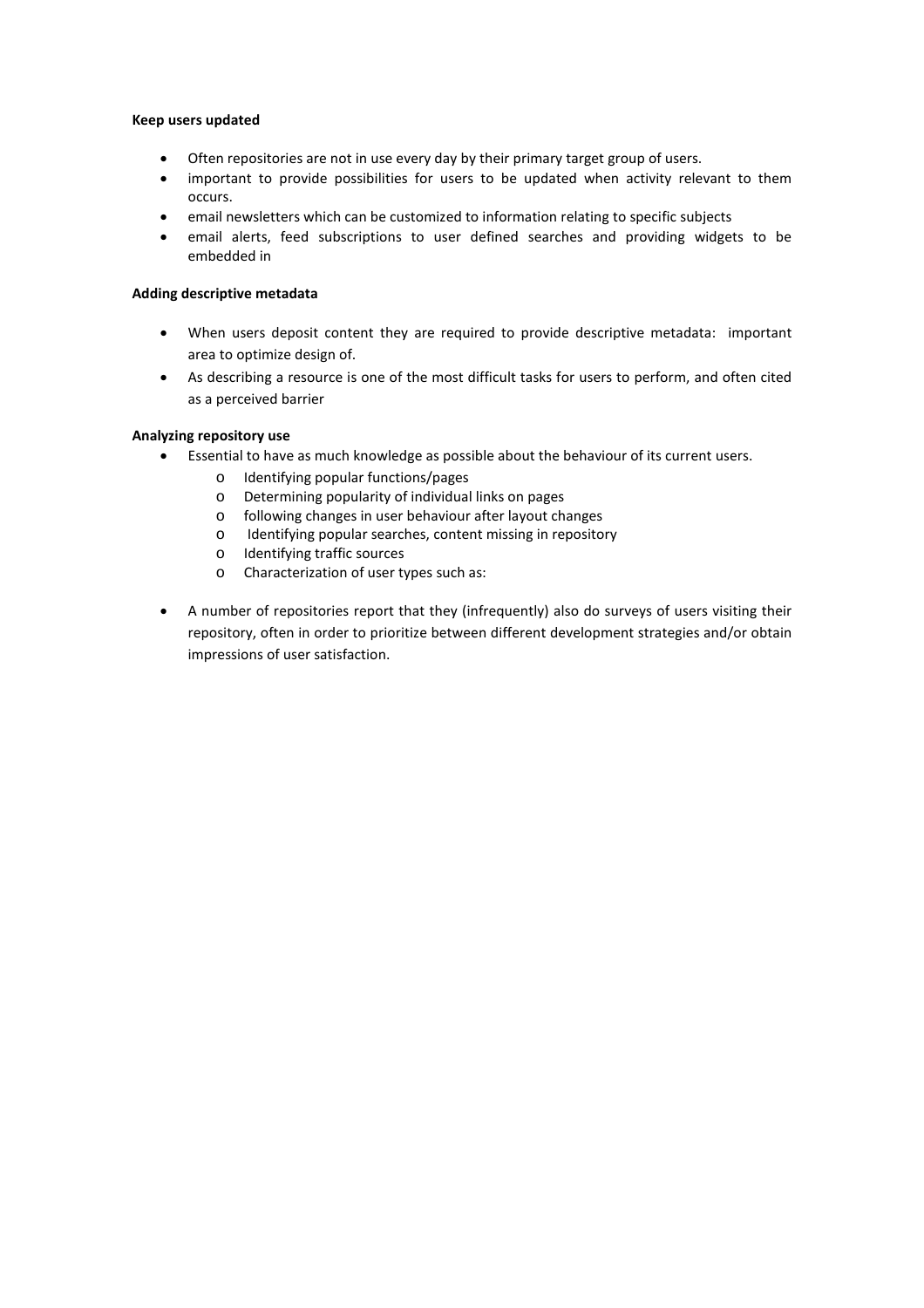# <span id="page-22-0"></span>**7.2. Community of practice[3](#page-19-2)**

Here we share some cherry-picked reflections about the concept of Community of Practice

#### **A community of practice is**

- a group of people
- who share a concern or a passion for something they do,
- and learn how to do it better as they interact regularly.

The main **key elements** to a community of practice are:

- The domain: members are brought together by a learning need they share (whether learning is the motivation for their coming together or a by-product of it)
- The community: their collective learning becomes a bond among them over time
- The practice: their interactions produce resources that affect their practice

#### The first three things we must know **to get a community of practice started** are:

- 1. You cannot start a community by yourself: you cannot start a community at all, the only people who can form a community are the members themselves as a collectivity.
- 2. Conversations with potential members, to know what they do, what they need, what they think
- 3. Find some potential members who are willing to join you in your vision of a community of practice and to invest their own identities as practitioners in making this happen. Engage a dedicated core group in designing a process by which the community can get going.

Often this will entail organizing a launch event. But in some cases, it could just entail starting working on an issue and letting the process attract others. The level of visibility of the launch process will depend on the degree to which it can build on existing identities associated with the domain of the community.

#### Some insights regarding the **level of participation**

<span id="page-22-1"></span><sup>&</sup>lt;sup>3</sup> Most of the information of this section has been distilled fro[m http://wenger-trayner.com](http://wenger-trayner.com/) (as consulted in January 2015), a site of two social learning practicioners that develop conceptual frameworks and practices to address the learning challenges facing public and private organizations today.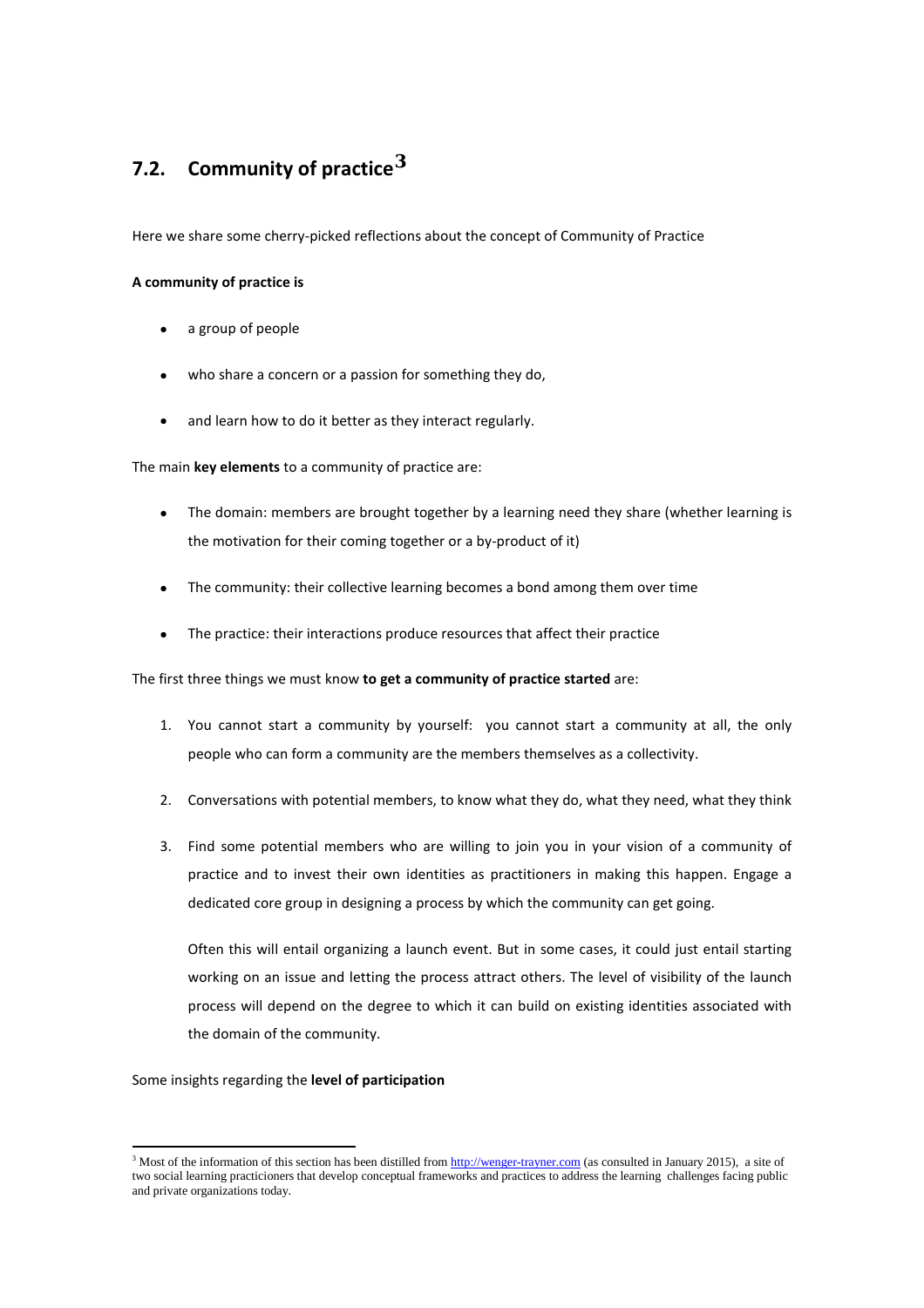- Participation in communities of practice is rarely a person's main activity or job, so expected levels of participation should reflect this reality.
- It is not unusual to have a smaller core group of members who identify very strongly with the community and contribute most
- Mainly participation should reflect the level of relevance of the domain to the main activities of members. This means that levels of participation will likely be quite different for different people.
- Concentric bands of participation from very active members to merely passive. In a healthy community there is usually a flow of people moving across these levels of participation.

#### **Key success factors** for communities of practice

- Communities of practice are complex social structures, whose voluntary and self-governing nature makes them quite sensitive to subtle dynamics.
- Identification: Communities of practice thrive on social energy, which both derives from and creates identification. Passion for the domain is key.
- Leadership: A key success factor is the dedication and skill, energy and time of people who take the initiative to nurture the community, to take care of logistics and hold the space for the inquiry.
- Time: Time is a challenge for most communities, whose members have to handle competing priorities. A key principle of community cultivation is to ensure "high value for time" for all those who invest themselves.
- Other candidates for success factors include:
	- o self-governance,
	- o a sense of ownership,
	- o the level of trust,
	- o recognition for contributions,
	- o value creation,
	- o organizational voice,
	- o connection to a broader field,
	- o interactions with other communities.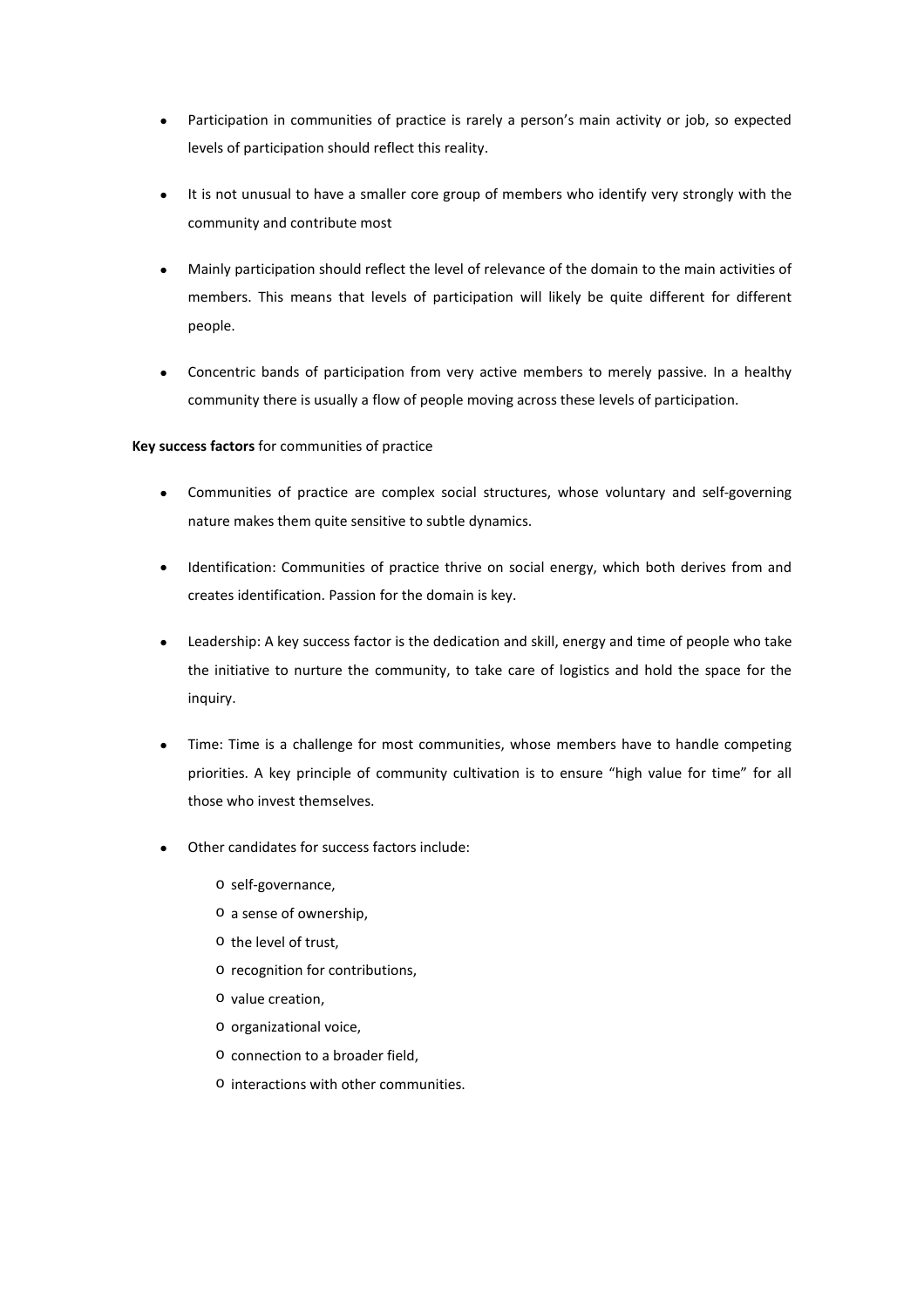## **7.3. Collaborative Platforms success: engaging users and producers [4](#page-22-1)**

#### **Conclusions**

In order for a Collaborative Platform to be a success it needs to:

- to attract a high number of returning users
- support this goal by building active and engaged user communities.
- take longer in planning the community including why, when and how to contact users than in the design and coding stage.

#### **Recommendations:**

- Make the community the centre of your web site never hide it
	- o users are the most important asset
	- o make sure that all members of your community know that there is a real person behind each user name.
	- o Encourage people to have as complete profiles as possible. If you wish to involve your users, their effort should be visible
- Describe why you want an online community to yourself and all involved stakeholders
	- o Give importance to the *naming* in your community
	- o Adopt a conversational tone and use clear indications to possible actions
	- A dedicated and skilled community manager is essential
		- o time and a strong personality
		- o approachable, consistent, personable, visible, proactive and not least passionate, who actively engages with the community.
		- o show visible guidelines and rules
		- o matchmaker by introducing members to other members,
		- o give lots of encouragement and compliments
		- o asking questions is the single most effective way of generating activity, ideas and responsibility in an online community. It takes hard work to make users answer the first questions posed in any forum.
- Plan for long term sustainability: a strong community cannot be built quickly
	- o It is successful because it has been available for a long time, not vanishing when a given project is finished
	- o One major challenge is to add community features which could make the high number of returning users contribute and not only consume
- Keep it simple
	- o Keep features down to a minimum, and be confident that your community is easy to use.
- Make it easy to participate  $-$  for all members
	- o barrier to actively contribute should be lowered.
	- o should be very clear to users that they can do things on a site, otherwise they won't.
	- o have a continuous but often updated call to action to turn observers into contributors;
	- o don't focus exclusively on "power members", but work hard to get new and dormant members active and involved.

<sup>&</sup>lt;sup>4</sup> Most of the information in this section is distilled from the "Engaging users and producers Thematic synthesis report" (March 2010) produced by the EDRENE project, that can be found here[: https://files.itslearning.com/data/826/open/co6/758.pdf](https://files.itslearning.com/data/826/open/co6/758.pdf)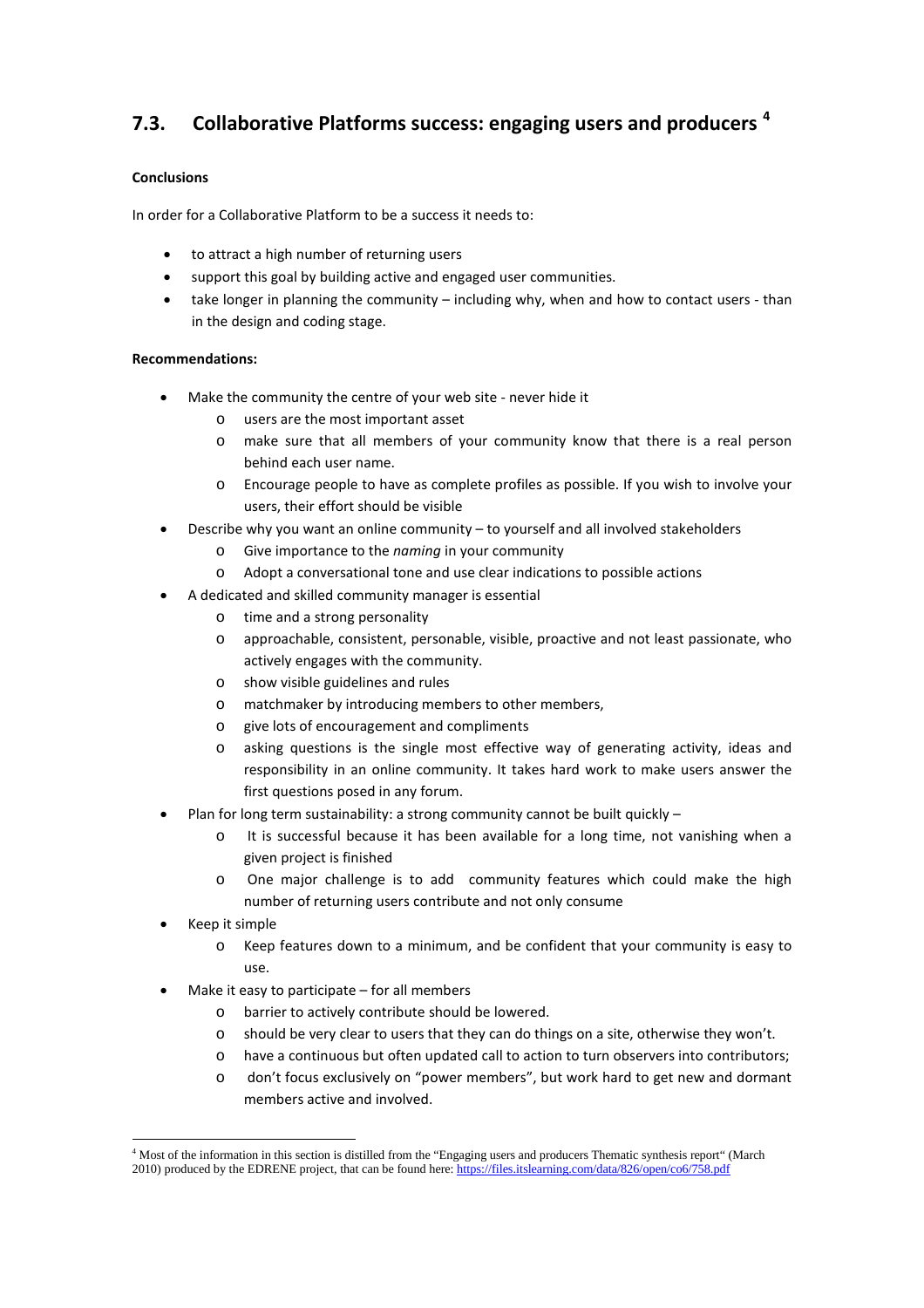- o Welcoming and nursing new members is often well worth the effort.
- o multiple entry points and ways to access the online community and use personal, actionable language.
- Build trust and defend your brand
	- o The reputation of the community is important
	- o does not edit or delete negative comments, but instead respond to them openly.
- It should be easy for users to invite friends
	- o Find out where your users also can be found
	- o Keep your community as open as possible:
	- o you will need to actively go and find new users and should make it easy for them to do the same.
	- o Whenever possible befriend your "competitors"
- Reward user activity
	- o Examples of this include highlighting new and/or quality content, awarding special status or bonus to active members
- Keep moderation to a minimum
	- o Once you get users to contribute their content be timely about posting it
	- o Time lags on user-submitted content getting posted to the site will in general interrupt the natural flow and make users feel moderated instead of part a community
	- o When possible, trust your users to do most of the necessary moderation the more you moderate or intervene, the less active your community will be
- Encourage and facilitate real life meetings between users
	- o Successful communities often excel because they are seen as an opportunity to become part of a meaningful dialogue with other professionals in the field, and/or experts
	- o face-to-face meetings can lead to more active use and suggestions to improvements that will help further strengthen the online community
- Find out as much as possible about the usage patterns of your repository
- Do careful usability studies be inspired by best practice from other sources